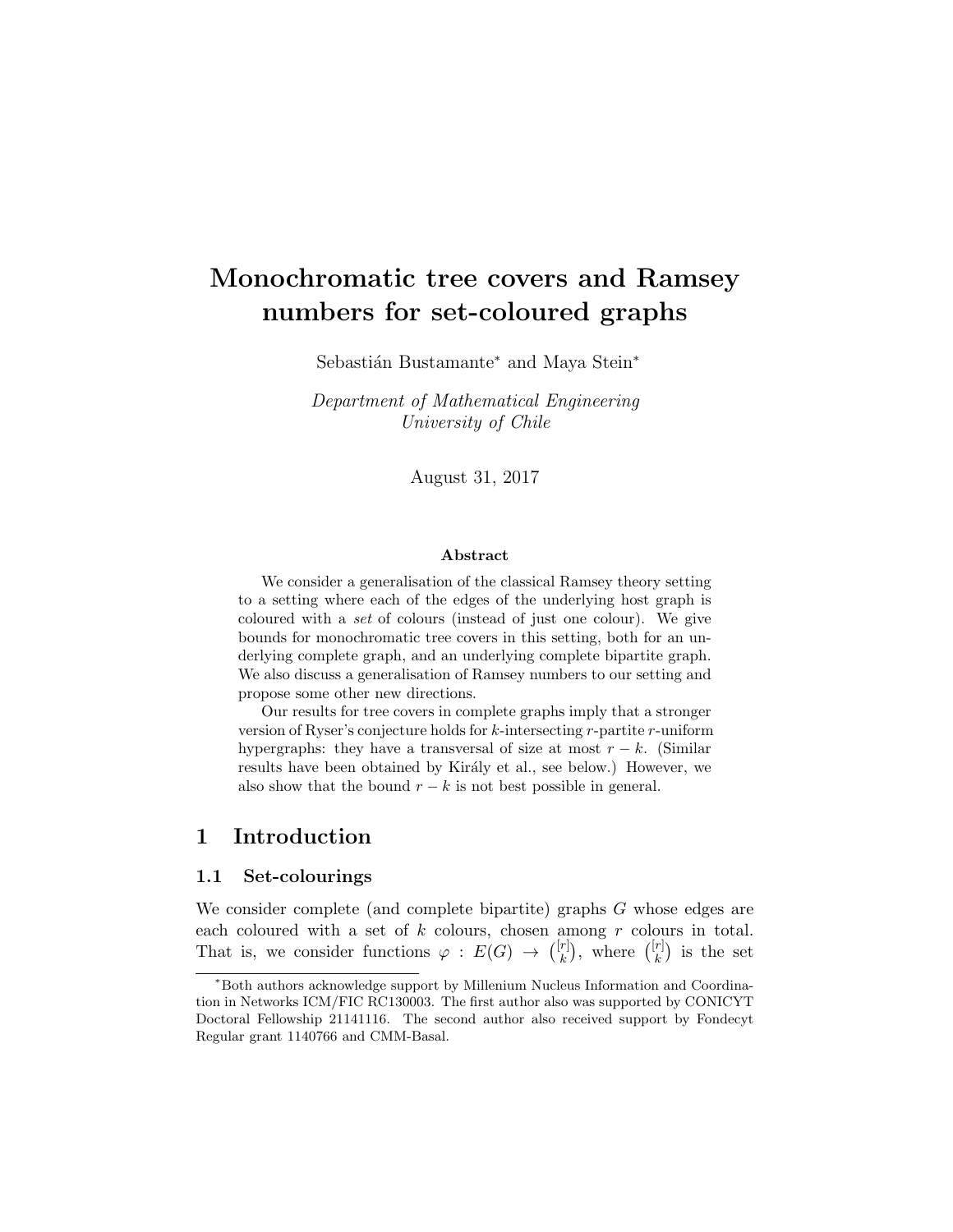of k-element subsets of  $[r] := \{1, 2, \ldots, r\}$ . We call any such  $\varphi$  an  $(r, k)$ colouring (so, the usually considered r-colourings for Ramsey problems are  $(r, 1)$ -colourings). Colourings of this type, and related concepts, appeared in [\[20\]](#page-22-0), and in [\[2,](#page-20-0) [3,](#page-20-1) [14\]](#page-21-0), respectively. We consider Ramsey-type problems for  $(r, k)$ -coloured host graphs.

## 1.2 Tree covers in complete graphs

The first problem we consider is the tree covering problem. In the traditional setting [\[8,](#page-21-1) [10,](#page-21-2) [13\]](#page-21-3), one is interested in the minimum number  $tc_r(K_n)$  such that each r-colouring of  $E(K_n)$  admits a cover with  $\text{tc}_r(K_n)$  monochromatic trees (not necessarily of the same colour). The following conjecture has been put forward by Gyárfás:

<span id="page-1-0"></span>**Conjecture 1.1** (Gyárfás [\[10\]](#page-21-2)). For all  $n \geq 1$ , we have  $\text{tc}_r(K_n) \leq r - 1$ .

Note that this conjecture becomes trivial if we replace  $r - 1$  with r, as for any colouring, all monochromatic stars centered at any fixed vertex cover  $K_n$ . Also, the conjecture is tight when  $r-1$  is a prime power, as we will show in Section [2.](#page-4-0) Conjecture [1.1](#page-1-0) holds for  $r \leq 5$ , due to results from Duchet  $[7]$  and Gyárfás  $[10]$ , through a connection to Ryser's conjecture. We shall discuss this connection at the end of the introduction.

In our setting, for a given graph  $G$  we define the *tree cover number*  $tc_{r,k}(G)$  as the minimum number m such that each  $(r, k)$ -colouring of  $E(G)$ admits a cover with  $m$  monochromatic trees. In this context, a monochromatic tree in G is a tree  $T \subseteq G$  such that there is a colour i which, for each  $e \in E(T)$ , belongs to the set of colours assigned to e.

Note that deleting  $k-1$  fixed colours from all edges, and, if necessary, deleting some more colours from some of the edges, we can produce an  $(r - k + 1)$ -colouring from any given  $(r, k)$ -colouring. So, Conjecture [1.1,](#page-1-0) if true, implies that  $tc_{r,k}(K_n) \leq r - k$ .

## <span id="page-1-1"></span>**Conjecture 1.2.** For all  $n \geq 1$  and  $r > k \geq 1$ , we have  $\text{tc}_{r,k}(K_n) \leq r - k$ .

Clearly, the bound from Conjecture [1.2](#page-1-1) is tight for  $k = r - 1$ , and it is also tight for  $k = r - 2$ , as a consequence of Lemma [2.7](#page-6-0) (see Section [2\)](#page-4-0). In [\[18\]](#page-21-4), Király proved this bound for  $k > r/2$ . Lemmas [5.3](#page-13-0) and [5.4](#page-14-0) confirm the bound from Conjecture [1.2](#page-1-1) for  $k \geq r/2 - 1$ . After the original version of the present paper was submitted, Király and Tóthmérész [\[19\]](#page-21-5) confirmed the bound for  $k > r/4$ .

But in general, the bound  $r - k$  is not tight. The smallest example (in terms of r and k) corresponds to  $r = 5$  and  $k = 2$ , and will be discussed in Section [5.](#page-11-0)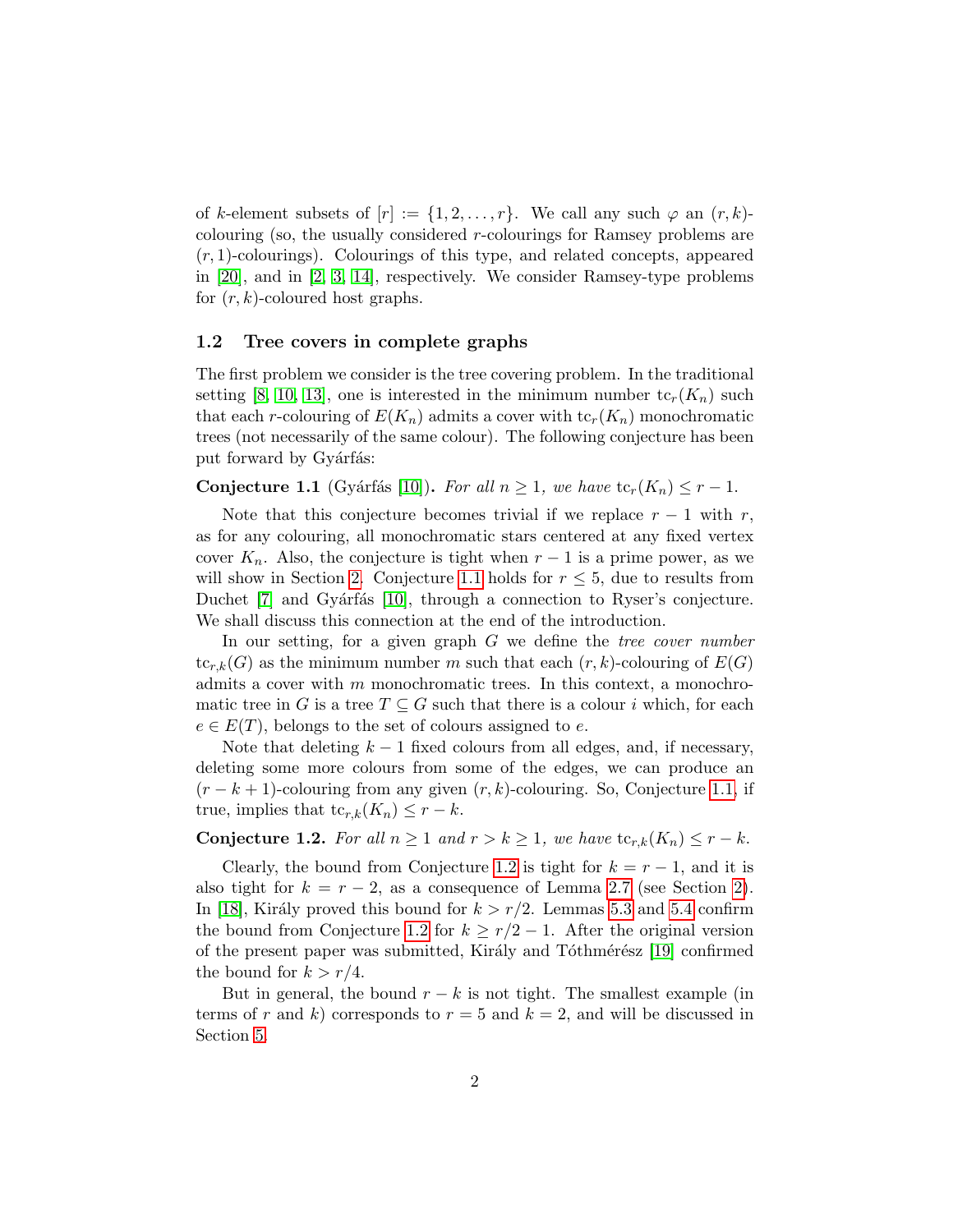<span id="page-2-3"></span>**Theorem 1.3.** For all  $n \geq 4$ , we have  $tc_{5,2}(K_n) = 2$ .

#### 1.3 Tree covers in complete bipartite graphs

Tree coverings have also been studied for complete bipartite graphs  $K_{n,m}$ . Chen, Fujita, Gyárfás, Lehel and Tóth [\[4\]](#page-20-3) proposed the following conjecture.

<span id="page-2-0"></span>Conjecture 1.4. [\[4\]](#page-20-3) If  $r > 1$  then  $\mathrm{tc}_{r,1}(K_{n,m}) \leq 2r - 2$ , for all  $n, m \geq 1$ .

Notice that Conjecture [1.4](#page-2-0) is equivalent to the same statement with  $n = m$ , since adding copies of some vertex in the smaller part does not modify the tree cover number. It is shown in [\[4\]](#page-20-3) that Conjecture [1.4](#page-2-0) is tight; that it is true for  $r \leq 5$ ; and that  $tc_{r,1}(K_{n,m}) \leq 2r - 1$  for all  $r, n, m \geq 1$ . Thus, in our setting, we can use the argument from above, deleting  $k - 1$ fixed colours, to see that  $tc_{r,k}(K_{n,m}) \leq 2r-2k+1$  $tc_{r,k}(K_{n,m}) \leq 2r-2k+1$  $tc_{r,k}(K_{n,m}) \leq 2r-2k+1$  (see Section 2 for details). But we can do better than this:

<span id="page-2-1"></span>**Theorem 1.5.** For all  $r, k, n, m$ ,

$$
\mathrm{tc}_{r,k}(K_{n,m}) \leq \begin{cases} r - k + 1, & \text{if } k \geq r/2 \\ 2r - 3k + 1, & \text{if } r/2 > k \geq 2r/5 \\ 2r - 3k + 2, & \text{otherwise.} \end{cases}
$$

For the case  $k \geq r/2$ , our bound is sharp for large graphs:

<span id="page-2-2"></span>**Theorem 1.6.** For each r, k with  $r > k$  there is  $m_0$  such that if  $n \ge m \ge m_0$ then  $\mathrm{tc}_{r,k}(K_{n,m}) \geq \max\{r-k+1, r-k+\lfloor\frac{r}{k}\rfloor\}$  $\frac{r}{k}$ ] – 1}.

Theorems [1.5](#page-2-1) and [1.6](#page-2-2) will be proved in Sections [3](#page-6-1) and [4,](#page-9-0) respectively.

#### 1.4 Set-Ramsey numbers

Classical Ramsey problems naturally extend to  $(r, k)$ -colourings. Define the set-Ramsey number  $r_{r,k}(H)$  of a graph H as the smallest n such that every  $(r, k)$ -colouring of  $K_n$  contains a monochromatic copy of H. (As above, a monochromatic subgraph H of G is a subgraph  $H \subseteq G$  such that there is a colour *i* that appears on each  $e \in E(H)$ .) So the usual r-colour Ramsey number of H equals  $r_{r,1}(H)$ . Note that  $r_{r,k}(H)$  is increasing in r if H and k are fixed, and decreasing in  $k$  if  $H$  and  $r$  are fixed.

There is a connection between the set-Ramsey number  $r_{r,k}(H)$  and another Ramsey-type concept, which was introduced by Erd˝os, Hajnal and Rado in [\[9\]](#page-21-6). Let  $f_r(H)$  be the smallest number n such that every r-colouring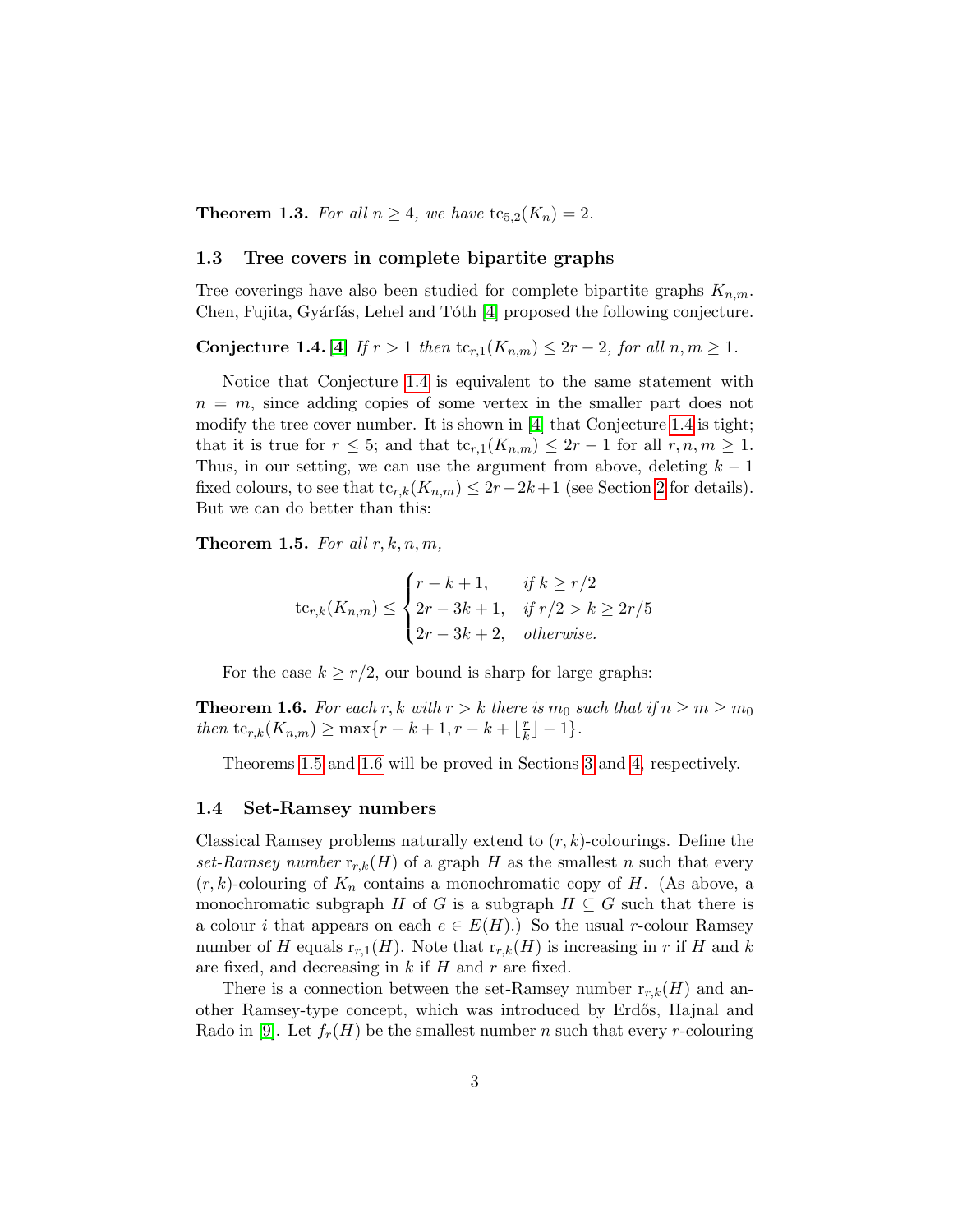of the edges of  $K_n$  contains a copy of H whose edges use at most  $r-1$  colours. Note that each  $(r, r - 1)$ -colouring  $\varphi$  of  $K_n$  corresponds to an r-colouring  $\varphi'$ of  $K_n$ , by giving each edge the colour it does not have in  $\varphi$ . Moreover, observe that  $\varphi$  contains a monochromatic copy of H if and only if  $\varphi'$  contains a copy of H that uses at most  $r-1$  colours. So  $r_{r,r-1}(H) = f_r(H)$ .

Alon, Erdős, Gunderson and Molloy [\[1\]](#page-20-4) study the asymptotic behaviour of  $f_r(K_n)$ . See also [\[12\]](#page-21-7) for related results. Chung and Liu [\[5\]](#page-20-5), and Xu et al. [\[20\]](#page-22-0), study  $f_3(K_t) = r_{3,2}(K_t)$  for small n.

We determine  $r_{4,2}(K_3)$  in Corollary [6.3.](#page-16-0) This makes use of a lower bounds for  $r_{r,k}(C_\ell)$  for cycles  $C_\ell$  of odd length  $\ell$  given in Theorem [6.2](#page-16-1) (another bound is given in Proposition [7.4\)](#page-19-0).

We also determine for which values of r, k, t we have  $r_{r,k}(K_t) = t$  and give upper bounds for  $r_{r,k}(K_t)$  using Turán's theorem (see Proposition [6.1](#page-16-2)) and the discussion before the proposition). All of these results can be found in Section [6.](#page-15-0)

## 1.5 Other directions

In Section [7,](#page-17-0) we summarize all open problems regarding the topics discuseed so far (tree covers in complete and complete bipartite graphs for setcolourings, and set-Ramsey numbers for complete graphs and for cycles). Furthermore, we propose several new directions that could be studied for set-colourings. Those are tree partition problems, path partition problems, and cycle partition problems. We also include some basic observations. In particular, and perhaps unexpectedly, the cycle partition number for (3, 2) coloured complete graphs turns out to be 2 (see Section [7.3](#page-18-0) for a definition of this number).

## 1.6 Tree covers and Ryser's conjecture

Finally, let us explain the connection between Conjecture [1.1](#page-1-0) and Ryser's conjecture [\[15\]](#page-21-8). The latter conjecture states that  $\tau(\mathcal{H}) \leq (r-1)\nu(\mathcal{H})$  for each r-partite r-uniform hypergraph H with  $r > 1$ , where  $\tau(\mathcal{H})$  is the size of a smallest transversal (vertex set intersecting every edge) of  $\mathcal{H}$ , and  $\nu(\mathcal{H})$ is the size of a largest matching in  $H$ .

Now, each r-partite r-uniform hypergraph  $\mathcal H$  gives rise to a graph  $G$  on vertex set  $E(\mathcal{H})$ , whose edges are coloured with subsets of colours in [r]: If hyperedges  $v, w$  of  $H$  intersect, say in partition classes  $i_1, \ldots, i_\ell$ , then the edge vw of G carries all colours  $i_1, \ldots, i_\ell$ , and if hyperedges  $v, w$  do not intersect, then  $vw$  is not an edge of  $G$ . Note that all monochromatic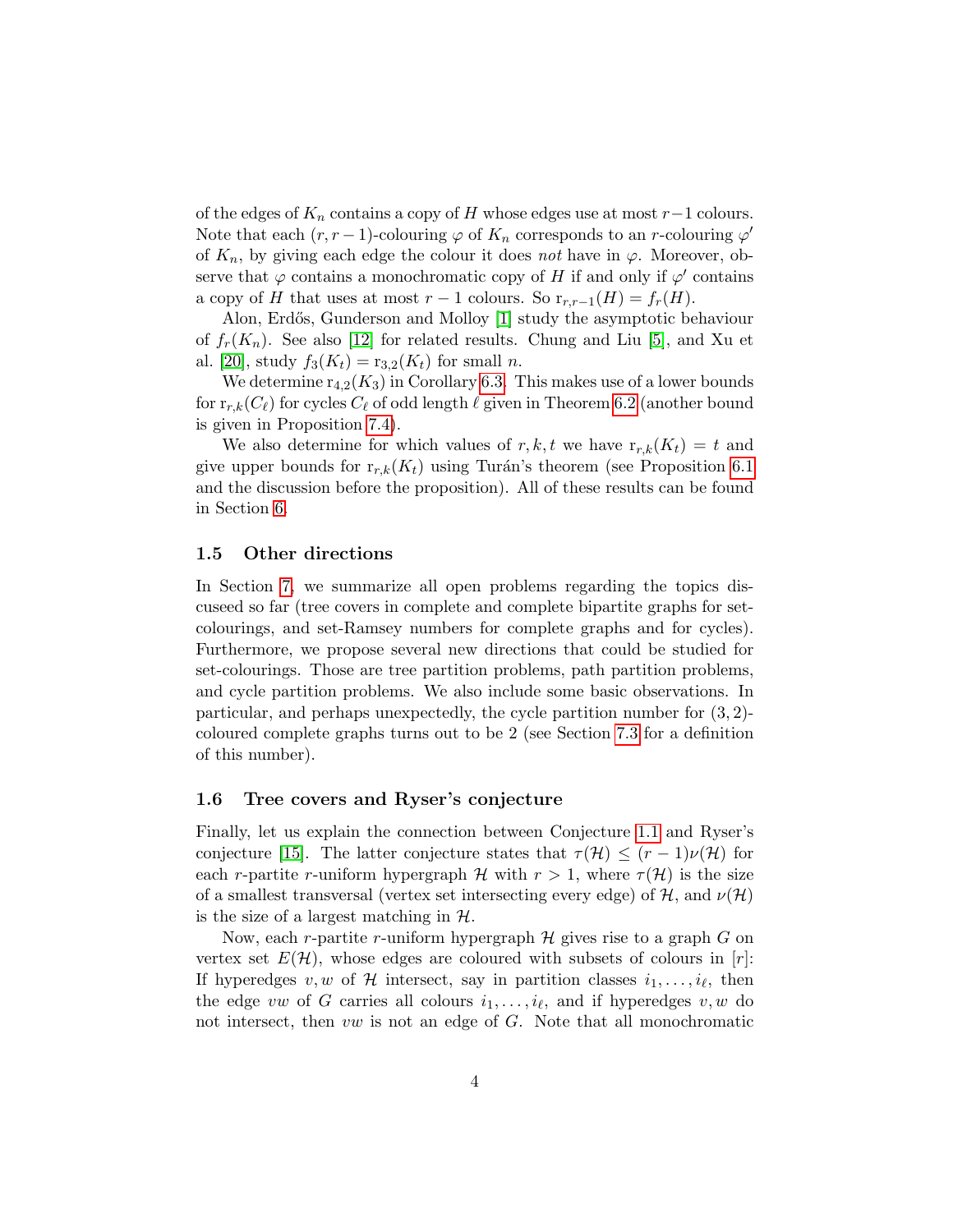components of G are complete. Moreover, this is a 1-to-1 correspondence, as we can also construct from any graph  $G$  coloured in this way a unique (up to isomorphism) r-partite r-uniform hypergraph  $H$ . It is easy to observe that  $\tau(\mathcal{H})$  equals the minimum number of monochromatic trees covering  $V(G)$ .

Because of this correspondence, Conjecture [1.1](#page-1-0) is equivalent to Ryser's conjecture for *intersecting* hypergraphs (those with  $\nu(\mathcal{H}) = 1$ ). Namely, for these hypergraphs, every two hyperedges intersect, and thus G is complete. From the given set-colouring, we can get to an  $r$ -colouring by simply deleting colours on some of the edges (note that it does not matter if this disconnects some of the monochromatic components), and thus, Conjecture [1.1](#page-1-0) implies Ryser's conjecture for intersecting hypergraphs. For the other direction, given an r-colouring of  $K_n$ , we can add colours on some of the edges, making the monochromatic components complete. Note that this does not affect the sizes of the monochromatic components. So, Ryser's conjecture for intersecting hypergraphs implies Conjecture [1.1.](#page-1-0)

# <span id="page-4-0"></span>2 *r*-colourings and  $(r, k)$ -colourings

This section contains several easy bounds on tree cover numbers for  $(r, k)$ colourings, often in terms of bounds on tree cover numbers for r-colourings. We start with the trick mentioned in the introduction.

<span id="page-4-1"></span>**Lemma 2.1.** For every graph G, if there exists  $f(r)$  such that  $tc_{r,1}(G) \leq$  $f(r)$ , then tc<sub>r,k</sub>(G)  $\leq f(r-k+1)$ .

*Proof.* Given any  $(r, k)$ -colouring  $\varphi$  of G, we can construct an edge-colouring  $\varphi'$  of G by arbitrarily fixing  $k-1$  colours, deleting them from every edge of G, and, if necessary, deleting some more colours from the edges until we are left with a  $(r - k + 1)$ -colouring. Each monochromatic component of  $\varphi'$  is contained in a monochromatic component of  $\varphi$ .  $\Box$ 

So, the trivial upper bound tc<sub>r,1</sub>(K<sub>n</sub>)  $\leq r$  implies that tc<sub>r,k</sub>(G)  $\leq r$  –  $k + 1$ , and this bound drops to  $r - k$  if Conjecture [1.1](#page-1-0) is true. Similarly, Conjecture [1.4,](#page-2-0) if true, or the above mentioned bound of  $2r - 1$  from [\[4\]](#page-20-3), combined with Lemma [2.1,](#page-4-1) yield bounds for  $\text{tc}_{r,k}(K_{n,m})$ , which, however, are improved by our Theorem [1.5.](#page-2-1)

For the following lemma, notice that in an  $(r, k)$ -coloured graph, every set of  $r - k + 1$  colours from [r] contains at least one colour from each edge.

<span id="page-4-2"></span>**Lemma 2.2.** Let  $\varphi$  be an  $(r, k)$ -colouring of  $K_{1,n}$ , and let  $\mathcal{C} \subseteq [r]$  with  $|\mathcal{C}| = r - k + 1$ . Then we can cover the vertices of  $K_{1,n}$  by  $r - k + 1$ monochromatic stars, each using a different colour from  $\mathcal{C}.$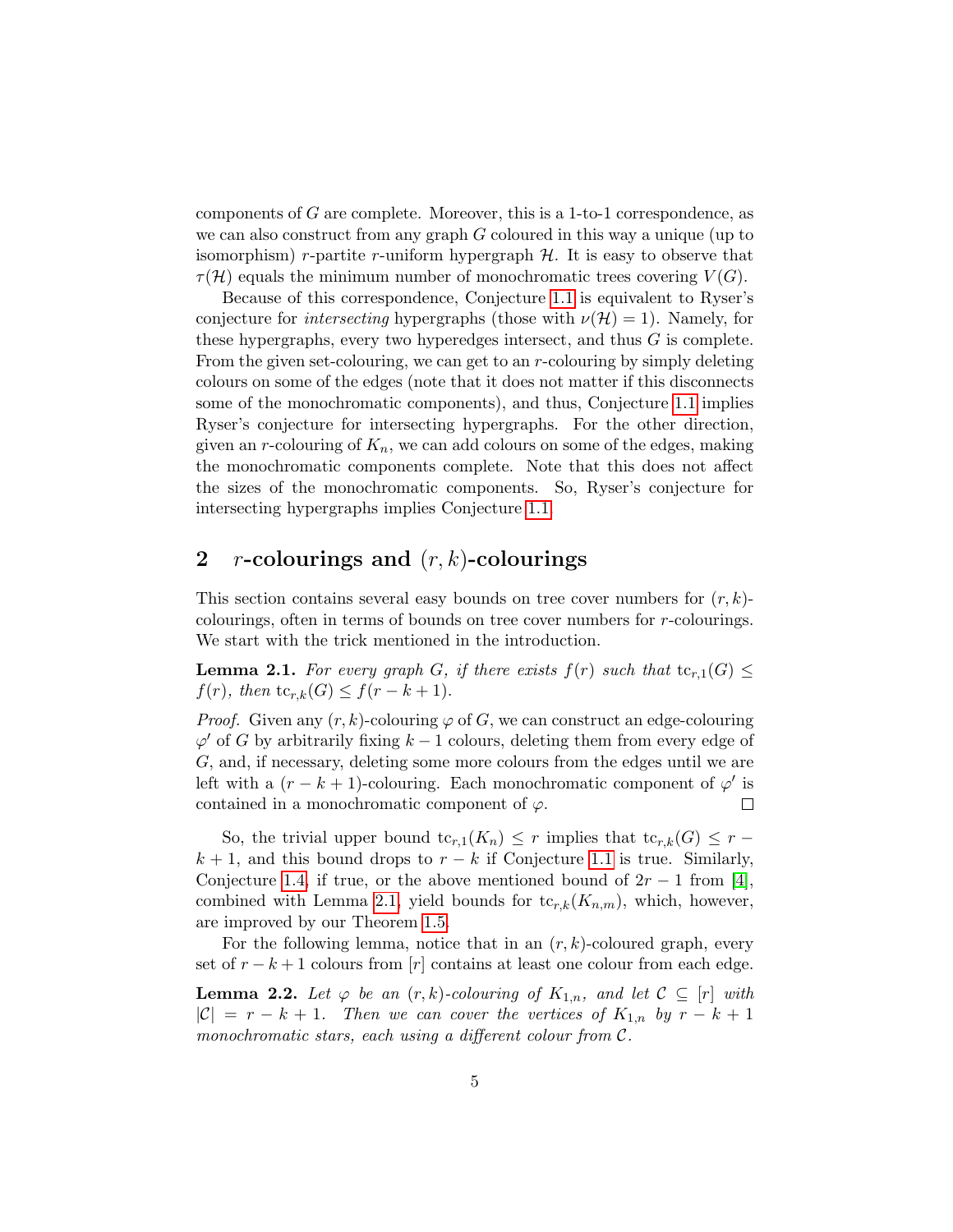An easy lower bound on  $\text{tc}_{r,k}(G)$  can be obtained by splitting colours.

<span id="page-5-2"></span>**Lemma 2.3.** If there exists a function  $f(r)$  such that  $tc_{r,1}(G) \geq f(r)$ , then  $tc_{r,k}(G) \geq f(\lfloor r/k \rfloor).$ 

*Proof.* It is enough to observe that, with no effect on the number of monochromatic components needed to cover  $G$ , we can modify any r-colouring of  $G$  to an  $(rk, k)$ -colouring by replacing each colour with a set of k new colours.  $\square$ 

Let us now see how a given  $(r, k)$ -colouring of a graph can be extended to a larger graph, without affecting the tree cover number. To this end, for an  $(r, k)$ -colouring  $\varphi$  of a graph G we define  $tc(G, \varphi)$  as the minimum number of monochromatic trees induced by  $\varphi$  needed to cover the vertices of G.

<span id="page-5-3"></span>**Lemma 2.4.** Let  $\varphi$  be an  $(r, k)$ -colouring of  $K_{n,m}$ . Then for all  $n' \geq n$ ,  $m' \geq m$  there is an  $(r, k)$ -colouring  $\varphi'$  of  $K_{n', m'}$  such that  $\text{tc}(K_{n', m'}, \varphi') =$  $tc(K_{n,m}, \varphi).$ 

*Proof.* Duplicate any vertex  $x$ , together with its incident edges and their colours, to obtain an  $(r, k)$ -colouring of  $K_{n+1,m}$  (or of  $K_{n,m+1}$ ). Since all monochromatic components have stayed the same, modulo a possible duplication of x, the new colouring of  $K_{n+1,m}$  (or of  $K_{n,m+1}$ ) cannot be covered with fewer than  $\mathrm{tc}(K_{n,m}, \varphi)$  monochromatic trees. By applying induction, we are done.  $\Box$ 

In the same way, we obtain the analogous statement for the complete graph (the edge between the two copies of  $x$  can receive any set of colours).

<span id="page-5-1"></span>**Lemma 2.5.** Let  $\varphi$  be an  $(r, k)$ -colouring of  $K_n$ . Then for each  $n' \geq n$  there is an  $(r, k)$ -colouring  $\varphi'$  of  $K_{n'}$  such that  $\operatorname{tc}(K_{n'}, \varphi') = \operatorname{tc}(K_n, \varphi)$ .

It is well known that Ryser's conjecture, if true, is tight for infinitely many values of r. Namely<sup>[1](#page-5-0)</sup>, if  $r-1$  is a prime power, then  $K_{(r-1)^2}$  has an r-colouring  $\varphi$  with tc( $K_{(r-1)^2}, \varphi$ ) ≥ r – 1. So, using Lemma [2.5](#page-5-1) and Lemma [2.3](#page-5-2) we get:

<span id="page-5-4"></span>**Lemma 2.6.** Let  $r \geq k$  with  $r-1$  a prime power, and let  $n \geq (r-1)^2$ . Then there is an  $(r, k)$ -colouring  $\varphi$  of  $K_n$  with  $\text{tc}(K_n, \varphi) \geq |r/k| - 1$ .

<span id="page-5-0"></span><sup>&</sup>lt;sup>1</sup>The construction is as follows. Consider the complete graph  $K_n$  on the point set of an affine plane of order  $r-1$  (with  $r-1$  a prime power). Colour uv with colour i if the ith partition is the unique partition  $P_{u,v}$  which has a block covering both u and v. As each monochromatic component of  $K_n$  corresponds to a block of the affine plane, and thus has  $r-1 = n/(r-1)$  vertices, we need at least  $r-1$  monochromatic trees to cover  $V(K_n)$ .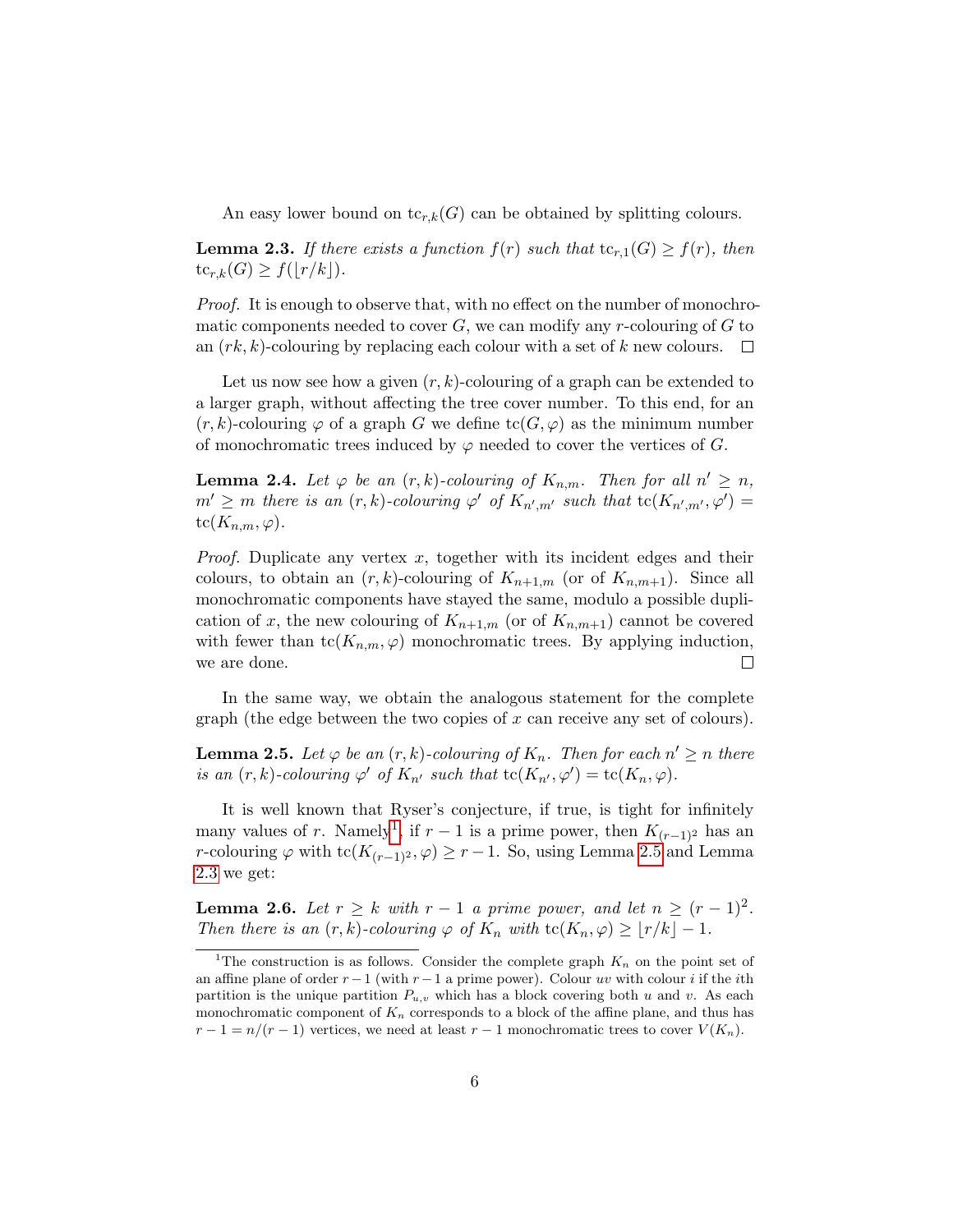We close this section with another consequence of Lemma [2.5.](#page-5-1)

<span id="page-6-0"></span>**Lemma 2.7.** For every  $r \geq 3$  and  $n \geq r$ , we have that  $\text{tc}_{r,r-2}(K_n) \geq 2$ .

*Proof.* Define an  $(r, r-2)$ -colouring of  $K_r$  (on vertices  $v_1, \ldots, v_r$ ) by assigning  $v_i v_j$  colours  $[r] \setminus \{i, j\}$ . Then no colour is connected. By Lemma [2.5,](#page-5-1) we are done.  $\Box$ 

# <span id="page-6-1"></span>3 Upper bounds for complete bipartite graphs

In this section we prove Theorem [1.5.](#page-2-1) We split the proof into two parts, covered by the following two lemmas.

<span id="page-6-2"></span>**Lemma 3.1.** For all n, m, we have that  $\text{tc}_{r,k}(K_{n,m}) \leq r - k + 1$ , if  $k \geq r/2$ , and  $\text{tc}_{r,k}(K_{n,m}) \leq 2r - 3k + 2$  otherwise.

<span id="page-6-3"></span>**Lemma 3.2.** If  $r/2 > k ≥ 2r/5$ , then  $\text{tc}_{r,k}(K_{n,m}) ≤ 2r-3k+1$  for all n, m.

We first prove the easier Lemma [3.1.](#page-6-2)

*Proof of Lemma [3.1.](#page-6-2)* Let  $\varphi$  be an  $(r, k)$ -colouring of  $K_{n,m}$  and fix an edge  $vw \in E(K_{n,m})$ . By Lemma [2.2,](#page-4-2) we can cover  $K_{n,m}$  using  $r - k + 1$  stars centered at v and  $r-k+1$  stars centered at w. Since we can choose the same  $r - k + 1$  colours for both sets of stars, the edge vw, which has k colours, connects min $\{k, r - k + 1\}$  of the stars.

This bounds tc<sub>r,k</sub>( $K_{n,m}$ ) by 2r – 3k + 2 in the case that  $k \leq r - k + 1$ , and if  $r < 2k - 1$ , we get a bound of  $r - k + 1$ .

For the case  $r = 2k$ , let U be the set of vertices not covered by the k components in colours  $\varphi(vw)$  containing the edge vw. Since  $\varphi(ux)$  =  $[r] \setminus \varphi(vw)$  for every  $u \in U$  and  $x \in \{u, v\}$ , we can cover the vertices of U with at most two stars  $S_v$ ,  $S_w$  centered at v and w, respectively, by using any colour in  $[r] \setminus \varphi(vw)$ . If there is an edge in the complete bipartite graph induced by U with a colour  $c \in [r] \setminus \varphi(vw)$ , then  $S_v$  and  $S_w$  are connected and we can cover all the vertices with  $k+1 = r-k+1$  monochromatic trees. If not, then every edge induced by U is coloured by  $\varphi(vw)$  so we can choose any of these colours to cover  $U$  with just one monochromatic component, obtaining  $k+1 = r-k+1$  monochromatic components covering the vertices of  $K_{n,m}$  as well.  $\Box$ 

<span id="page-6-4"></span>We now turn to the less straightforward proof of Lemma [3.2.](#page-6-3) We need two preliminary lemmas.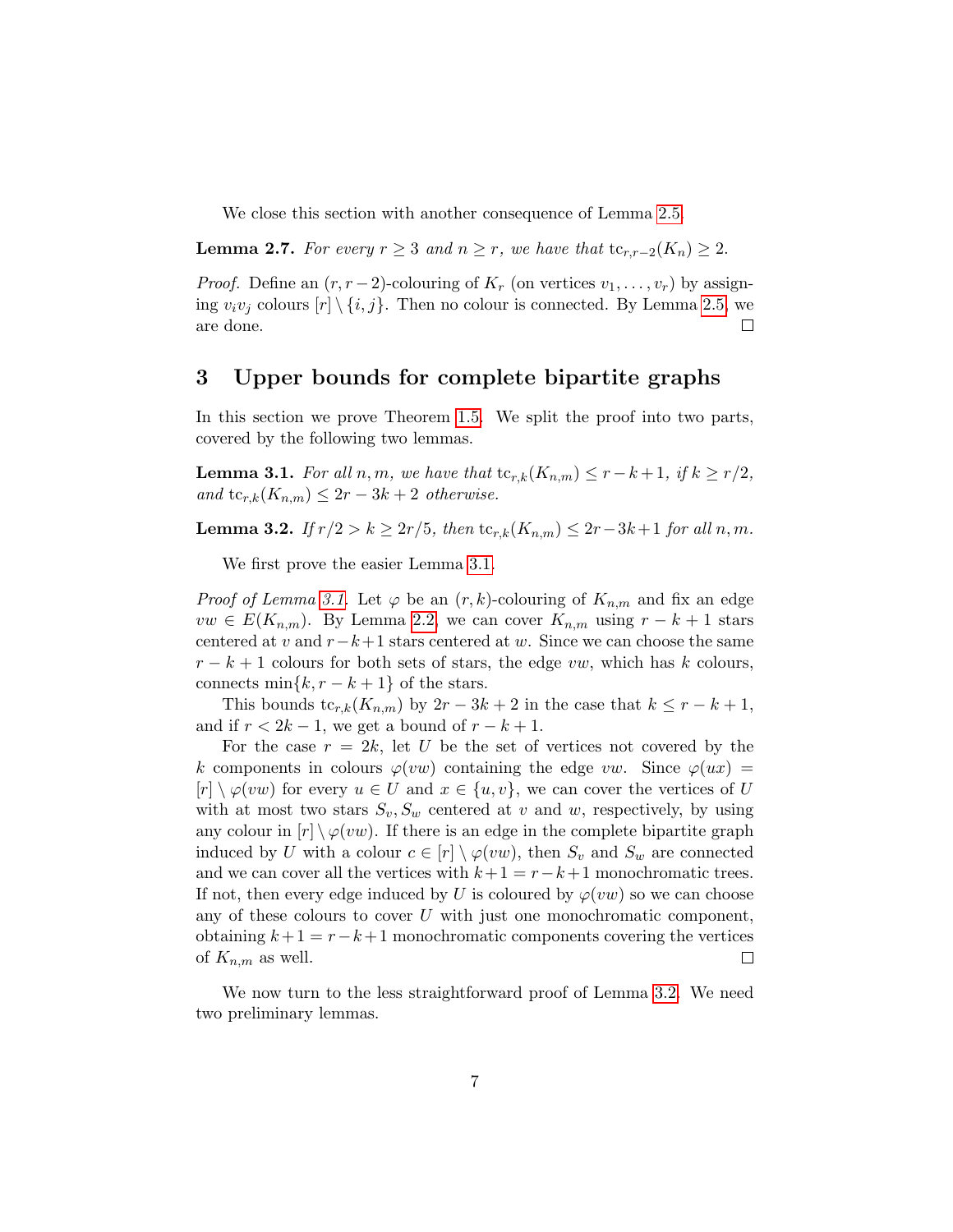**Lemma 3.3.** Suppose  $k < r/2$  and let an  $(r, k)$ -colouring of  $K_{n,m}$  be given. If there is a vertex v and a set  $\mathcal C$  of k colours such that no edge incident with v has exactly the colours of C, then there is a set  $\mathcal{C}'$  of k colours such that

(a) no edge incident with v has exactly the colours of  $\mathcal{C}'$ , and

## (b) there is an edge incident with  $v$  that has no colour of  $C'$ .

*Proof.* Let v be as in the lemma. Let  $E_v$  be the set of edges incident with v. Assume there is no set  $\mathcal{C}'$  as required for the lemma. Then, we use induction to prove that for all  $i = 0, 1, \ldots k$  it holds that no edge in  $E_v$  has exactly i colours from  $\mathcal{C}$ .

Note that the base case  $i = 0$  of our induction follows from the assumption that C is not the desired set C'. So assume the assertion holds for  $i-1$ , our aim is to show that it also holds for i. If the assertion does not hold for *i*, then there is an edge  $e_i$  that has exactly *i* colours from C. Let  $\mathcal{C}_i$  be the set of all colours not on  $e_i$ . Let  $\mathcal{C}'_i$  be a k-subset of  $\mathcal{C}_i$  that has exactly i elements from  $[r] \setminus \mathcal{C}$  (such a subset exists, since  $r \geq 2k$  and  $i \leq k$ ). Since we assume that  $\mathcal{C}'_i$  is not the desired set  $\mathcal{C}'$ , it follows that there is an edge  $e'_i$  in  $E_v$  that has exactly the colours in  $\mathcal{C}'_i$ .

Let  $\mathcal{C}''_i$  be a k-set of colours not on  $e'_i$  such that  $\mathcal{C}''_i$  has exactly  $i-1$ elements from C (such a subset exists, since  $r > 2k$  and  $i \leq k$ ). Since we assume that  $\mathcal{C}''_i$  is not the desired set  $\mathcal{C}'$ , it follows that there is an edge in  $E_v$ that has exactly the colours in  $\mathcal{C}''_i$ . But such an edge cannot exist, since we assume the inductive assertion to hold for  $i - 1$ . This finishes the inductive proof.

Now, observe that since  $\mathcal C$  is not as desired, no edge in  $E_v$  has colours that form a subset of  $[r] \setminus C$ . Moreover, as we showed above, no edge in  $E_v$ has k or fewer colours from C. This implies that  $E_v$  has no edges at all, a  $\Box$ contradiction.

<span id="page-7-0"></span>**Lemma 3.4.** Suppose  $k < r/2$  and let an  $(r, k)$ -colouring  $\varphi$  of  $K_{n,m}$  be given. If there is a vertex  $v$  and a set  $C$  of  $k$  colours such that no edge incident with v has exactly the colours of C, then  $\mathrm{tc}(K_{n,m}, \varphi) \leq 2r - 3k + 1$ .

*Proof.* Apply Lemma [3.3,](#page-6-4) for simplicity, let us call the obtained set  $\mathcal{C}'$  still C. Let vw be the edge given by Lemma [3.3](#page-6-4) (b). We now proceed similarly to the proof of Lemma [3.1,](#page-6-2) the only difference being that now we only take  $r - k$  stars at vertex v (instead of taking  $r - k + 1$  as in the proof of Lemma [3.1\)](#page-6-2). The colours we choose for the stars at  $v$  are exactly the colours not in  $\mathcal{C}$ . For the stars at  $w$ , we choose the same colours, plus one more colour, arbitrarily chosen from  $C$ . Note that since vw has no colours from  $C$ , it can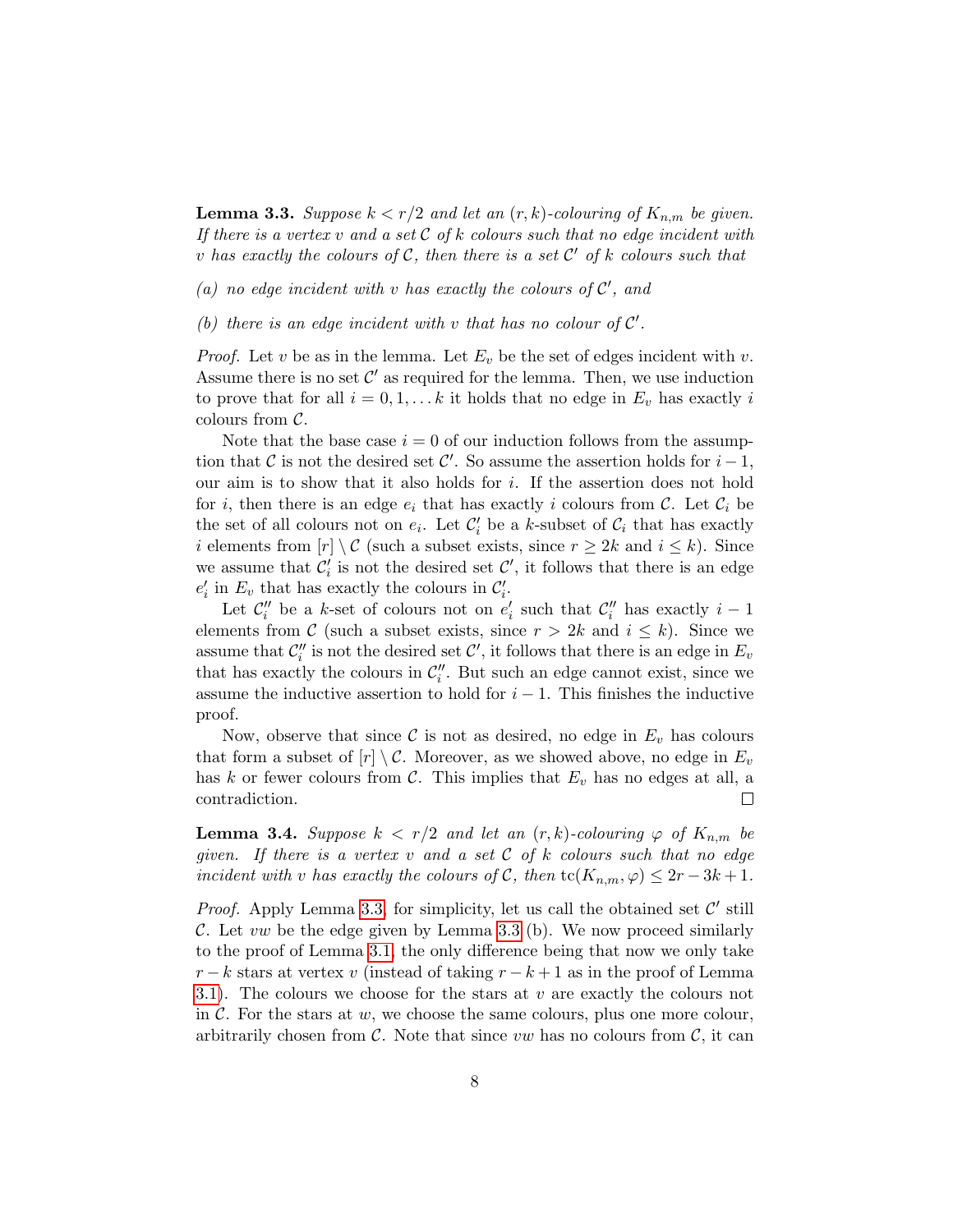be used to connect k pairs of stars. Hence we obtain a cover with  $2r-3k+1$ monochromatic trees, as desired.  $\Box$ 

We are now ready to prove Lemma [3.2.](#page-6-3)

*Proof of Lemma [3.2.](#page-6-3)* Let A, B be the bipartition classes of  $K_{n,m}$ , and fix an edge  $vw \in E(K_{n,m})$  with  $v \in A$  and  $w \in B$ . Let  $C_0$  be the set of vertices covered by the union of the k monochromatic components that contain the edge vw.

If  $A' := A \setminus C_0$  is empty, then consider the star with center v and leaves  $B \setminus C_0$ , with its inherited  $(r - k, k)$ -colouring. By Lemma [2.2,](#page-4-2) this star can be covered with at most  $r - 2k + 1$  monochromatic stars. Thus, we can cover all of  $K_{n,m}$  using  $k + (r - 2k + 1) = r - k + 1 < 2r - 3k + 1$ monochromatic components in total. So assume  $A' \neq \emptyset$ , and by symmetry, also  $B' := B \setminus C_0 \neq \emptyset$ .

We claim that there is an edge  $v'w'$  with  $v' \in A', w' \in B'$  such that

<span id="page-8-0"></span>
$$
|\varphi(v'w') \setminus \varphi(vw)| \ge 2(r - 2k). \tag{1}
$$

For the proof of [\(1\)](#page-8-0), start by choosing any vertex  $v' \in A'$ . Observe that by Lemma [3.4,](#page-7-0) v' is incident with an edge  $v'x$  that has exactly colours  $\varphi(vw)$ . Since  $v' \notin C_0$ , we know that  $x \notin C_0$ , and thus  $x \in B'$ . Take a subset of  $2(r-2k)$  colours of  $\varphi(vw)$  (note that  $2(r-2k) \leq k$  since  $r \leq 5k/2$ ), and consider the corresponding monochromatic components that contain  $v'x$ . If these components cover all of  $A' \cup B'$ , then we have found the desired cover of size  $k+2(r-2k) < 2r-3k+1$ . So assuming the contrary, there is a vertex  $w' \in B'$  not covered by these components. Then  $v'w'$  avoids the  $2(r-2k)$ colours of  $\varphi(vw)$  we chose above. Hence,  $v'w'$  has  $2(r-2k)$  colours that are not from  $\varphi(vw)$ , which is as desired for [\(1\)](#page-8-0).

So, let  $v'w'$  be as in [\(1\)](#page-8-0), choose a set  $\mathcal{C}_{v'w'}$  of  $2(r-2k)$  colours from  $\varphi(v'w')$ , and let  $C_1$  be the set of vertices covered by the union of the  $2(r-2k)$ monochromatic components in these colours that contain the edge  $v'w'$ . Let  $C = C_0 \cup C_1$ . Since  $k + 2(r - 2k) = 2r - 3k$ , we can assume that  $(A \cup B) \setminus C$ is non empty.

By symmetry, assume  $A'' := A \setminus \overline{C} \neq \emptyset$ , and let  $v'' \in A''$ . Since  $v'' \notin C_1$ , each colour from  $\mathcal{C}_{v'w'}$  can appear on at most one of the edges  $v''w$ ,  $v'w$ . Moreover, since  $v', v'' \notin C_0$ , no colour from  $\varphi(vw)$  appears on the edges  $v''w$ ,  $v'w$ . So, as each of the edges  $v''w$ ,  $v'w$  has k colours, there are at least  $2k-2(r-2k)=6k-2r$  appearances of some colour of  $\mathcal{C}:=[r]\backslash(\varphi(vw)\cup\mathcal{C}_{v'w'})$ on the edges  $v''w$ ,  $v'w$ . As  $|\mathcal{C}| = 3k - r$ , all colours of C have to appear on both edges  $v''w$ ,  $v'w$ .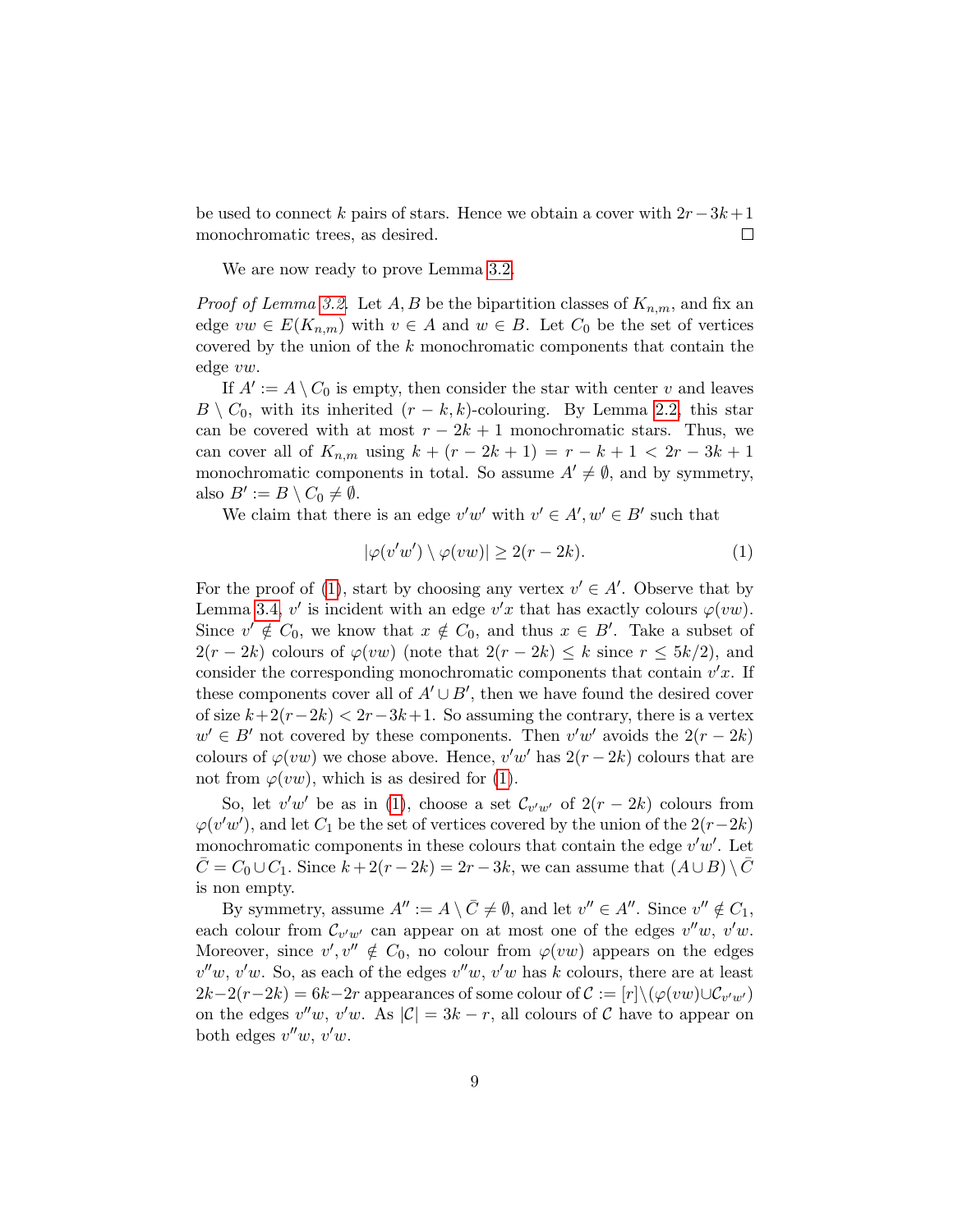In particular, we obtain that all of  $A''$  can be covered with a single star. Hence we may from now on assume that also  $B'' := B \setminus \overline{C} \neq \emptyset$  (as otherwise we are done). Note that by a symmetric argument to the one given above, also for each  $w'' \in B''$  all colours of C appear on both edges  $vw'', vw'.$ 

Noting that  $v''$  was chosen arbitrarily in  $A''$ , we can resume our observations as follows. For each  $v'' \in A''$ , and each  $w'' \in B''$ ,

<span id="page-9-1"></span>all colours of C appear on each of the edges  $v''w$ ,  $v'w$ ,  $vw''$ ,  $vw'$ . (2)

If there is an edge between  $A''$  and  $B''$  that has one of the colours from C, then, by [\(2\)](#page-9-1), we can cover all of  $K_{n,m}$  with  $k + 2(r - 2k) + 1 = 2r - 3k + 1$ monochromatic components, and are done. So we may assume that

> <span id="page-9-3"></span>no colour of  $\mathcal C$  appears on an edge between  $A''$  and  $B$  $(3)$

Similarly, if there is an edge  $e$  between  $A''$  and  $w'$  that has some colour  $i \in \mathcal{C}$ , we can find the desired cover (as then e, together with the edge  $vw'$ , connects the two stars in colour *i* that cover  $\{v\} \cup B''$  and  $\{w\} \cup A''$ ). We can repeat this argument for edges between  $v'$  and  $B''$ . Therefore, and as by definition  $A''$  and  $B''$  avoid  $C_1$ , we may assume that

<span id="page-9-2"></span>all edges from w' to A'' and from v' to B'' have colours  $\varphi(vw)$ . (4)

So, if there are vertices  $v'' \in A''$  and  $w'' \in B''$  such that  $\varphi(v''w'') \cap$  $\varphi(vw) \neq \emptyset$ , then we can connect the two stars given by [\(4\)](#page-9-2) using the edge  $v''w''$ , and obtain the desired cover. Thus,

> <span id="page-9-4"></span>no colour of  $\varphi(vw)$  appears on an edge between  $A''$  and  $B$  $(5)$

Finally, putting [\(3\)](#page-9-3) and [\(5\)](#page-9-4) together, we see that all edges between  $A''$ and B'' must have colours from  $\mathcal{C}_{v'w'}$ . Since we assume that  $r \leq 5k/2$ , this means that in fact, all of the  $2(r - 2k) \leq k$  colours from  $\mathcal{C}_{v'w'}$  appear on each edge between A<sup> $\prime\prime$ </sup> and B<sup> $\prime\prime$ </sup>. Thus we can easily cover all of A $\prime\prime\cup B^{\prime\prime}$  with one more monochromatic tree, and are done.  $\Box$ 

## <span id="page-9-0"></span>4 Lower bounds for complete bipartite graphs

This section is devoted to the proof of Theorem [1.6.](#page-2-2) The theorem follows directly from Lemmas [4.1](#page-9-5) and [4.2](#page-10-0) below, combined with Lemma [2.4.](#page-5-3)

<span id="page-9-5"></span>**Lemma 4.1.** For every  $r, k, n, m$  with  $r > k$  and  $n = \binom{r}{k}$  $\binom{r}{k}$ , there exists an  $(r, k)$ -colouring  $\varphi$  of  $K_{n,m}$  such that  $\mathrm{tc}(K_{n,m}, \varphi) \geq r - k + 1$ .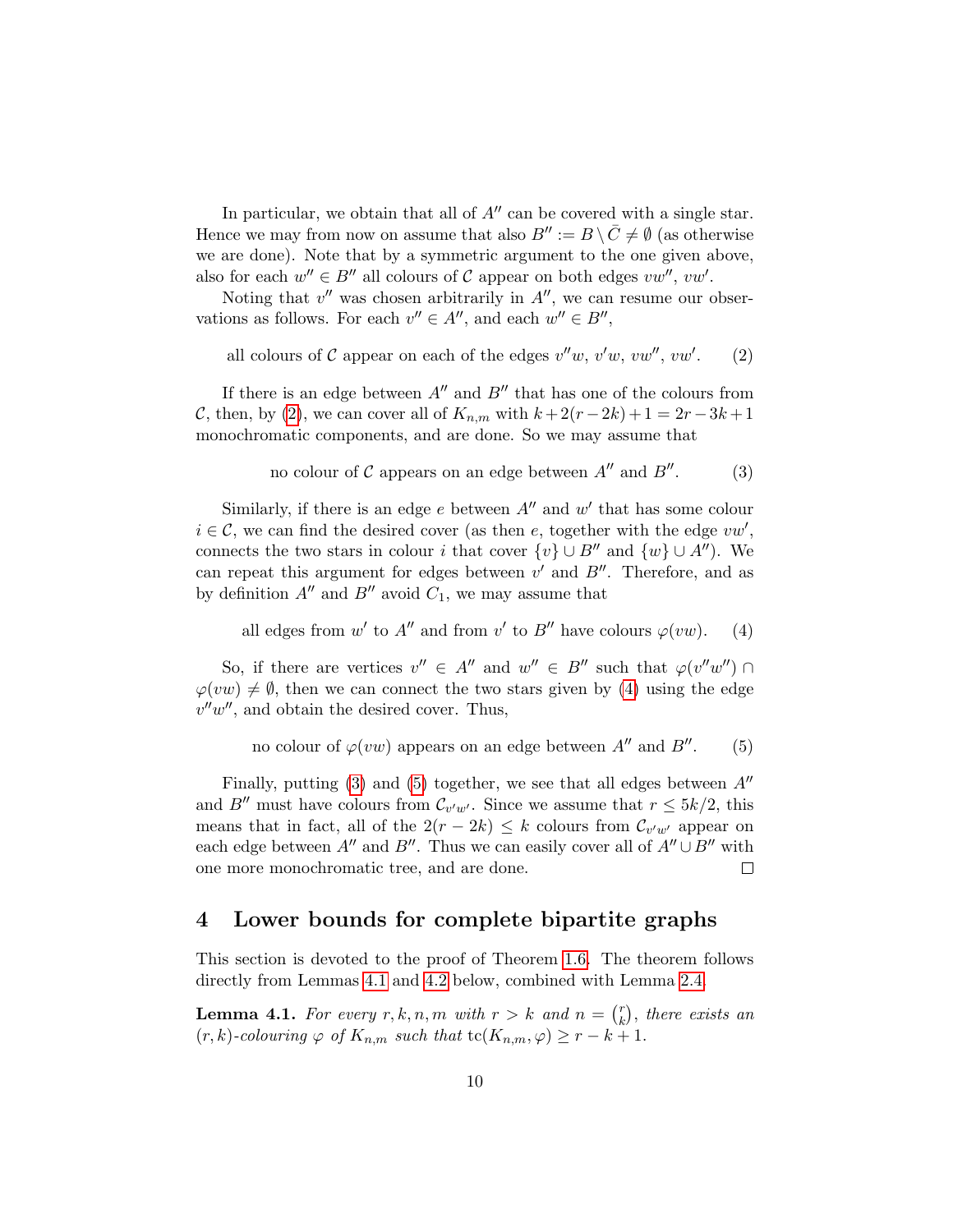*Proof.* Consider the complete bipartite graph with vertex sets  $A = \begin{pmatrix} [r] \\ k \end{pmatrix}$  $\binom{r}{k}$  and any set B. Assign each edge uv, with  $u \in A$  and  $v \in B$ , the k-set of colours u. Then no set of  $r - k$  or fewer monochromatic connected components in colours  $i_1, \ldots, i_l, l \leq r - k$ , can cover the vertices  $a \in A$  which are subset of  $[r] \setminus \{i_1, \ldots, i_l\}.$  $\Box$ 

The proof of the second bound is a bit more involved, using a similar technique as in [\[4\]](#page-20-3) by Chen, Fujita, Gyárfás, Lehel and Tóth.

<span id="page-10-0"></span>**Lemma 4.2.** For every r, k with  $r > k$  and for  $n \geq {r \choose k}$  $\binom{r}{k} \cdot \binom{r-k}{k}$  $\binom{-k}{k} \cdot \binom{r-2k}{k}$  $\binom{k}{k} \cdot \ldots \cdot$  $\binom{r-\lfloor r/k\rfloor k}{k}$  $\binom{r}{k} k$ ,  $m \geq \lfloor r/k \rfloor - 1$ , there exists an  $(r, k)$ -colouring  $\varphi$  of  $K_{n,m}$  such that tc( $K_{n,m}, \varphi$ ) ≥  $r - k + \lfloor r/k \rfloor - 1$ .

*Proof.* By Lemma [2.4](#page-5-3) it suffices to prove the case for  $n = \binom{r}{k}$  $\binom{r}{k} \cdot \binom{r-k}{k}$  $\binom{-k}{k} \cdot \binom{r-2k}{k}$  $\binom{-2k}{k}$  .  $\cdots\binom{r-\lfloor r/k\rfloor k}{k}$  $\binom{r}{k}$  and  $m = \lfloor r/k \rfloor - 1$ . Let  $A = [m]$  and

$$
B = \{ x \in \binom{[r]}{k}^m : x_i \cap x_j = \emptyset \text{ if } i \neq j \}.
$$

We define an  $(r, k)$ -edge-colouring  $\varphi$  of the complete bipartite graph on vertices  $A \cup B$  as follows: for  $i \in A$  and  $x \in B$ , set  $\varphi(ix) = x_i$ .

It is easy to see that every monochromatic connected component can be viewed as a star centered at some vertex in A. Hence, in order to prove Lemma [4.2,](#page-10-0) all we need to show is that any set  $S$  of stars with their centers in A that cover  $A \cup B$  has cardinality at least  $r - k + m = r - k + |r/k| - 1$ .

So fix such a set S. For  $i \in A$ , let  $a_i$  be the number of stars of S centered at i. Observe that we may assume

<span id="page-10-1"></span>
$$
1 \le a_1 \le \dots \le a_m. \tag{6}
$$

We claim that there is a vertex  $i \in A$  such that

<span id="page-10-2"></span>
$$
a_i \ge r - k(m - i + 1) + 1. \tag{7}
$$

Indeed, otherwise, we have  $a_m \leq r - k$ ,  $a_{m-1} \leq r - 2k, \ldots, a_1 \leq r - mk$ . This means that we can choose a set  $\mathcal{C}_m$  of k colours such that no star from S centered at  $a_m$  uses a colour of  $\mathcal{C}_m$ . Moreover, for  $a_{m-1}$  there is a set  $\mathcal{C}_{m-1}$  of k colours such that  $\mathcal{C}_m \cap \mathcal{C}_{m-1} = \emptyset$  and such that no star from S centered at  $a_{m-1}$  uses a colour of  $\mathcal{C}_{m-1}$ . Continuing in this manner, define sets  $\mathcal{C}_i$  for all  $i \leq m$ . Then, the vertex  $(\mathcal{C}_1, \ldots, \mathcal{C}_m) \in B$  is not covered by  $\mathcal{S}_i$ , contradicting the fact that S covers  $A \cup B$ .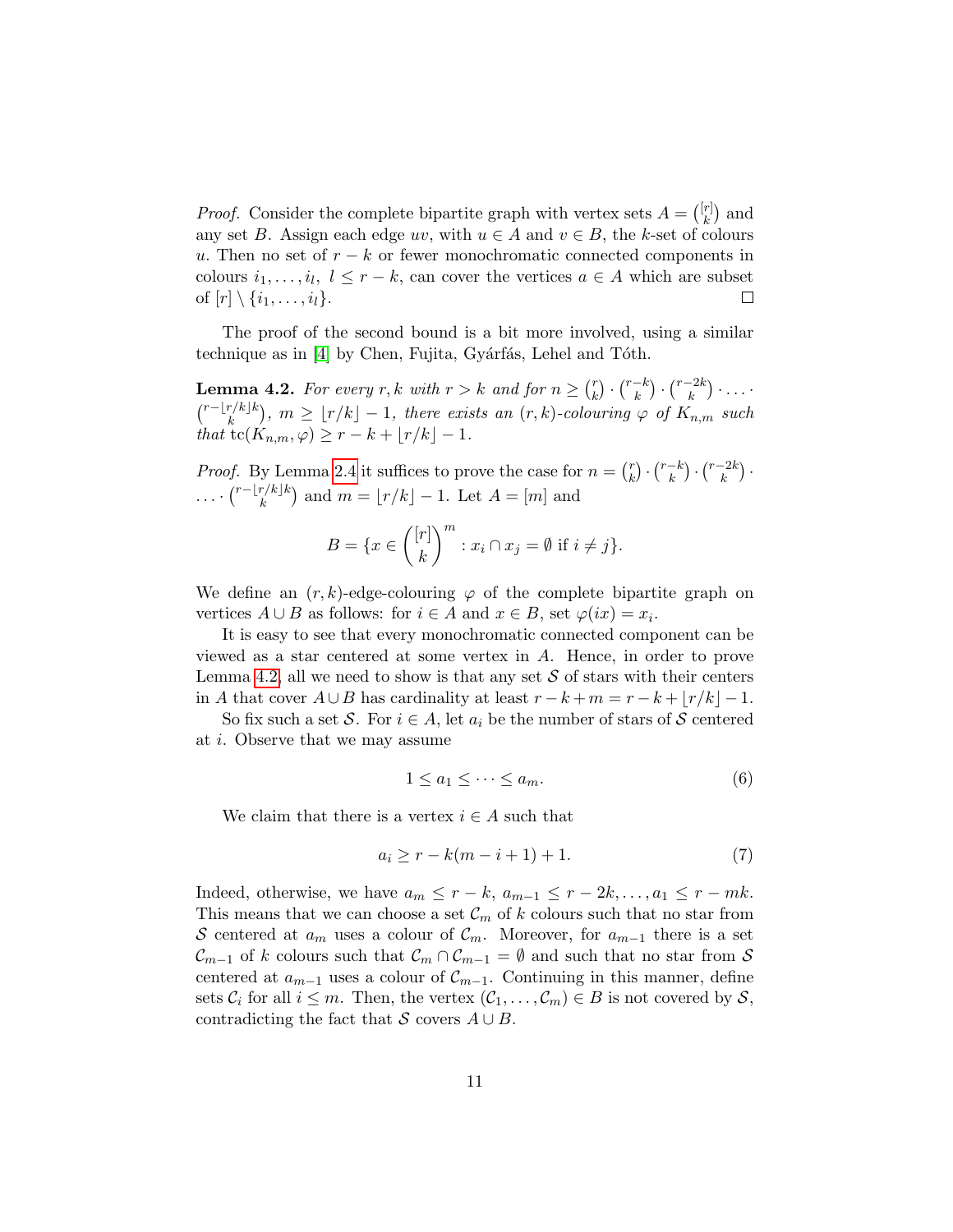Using [\(6\)](#page-10-1) and [\(7\)](#page-10-2), we calculate that

$$
\sum_{j=1}^{m} a_j \ge \sum_{j=1}^{i-1} 1 + \sum_{j=i}^{m} a_i
$$
  
\n
$$
\ge (i-1) + (m-i+1)(r - k(m-i+1) + 1)
$$
  
\n
$$
= r - k + m + (m-i)(r - 2k) - k(m-i)^2
$$
  
\n
$$
\ge r - k + m,
$$

where the last inequality holds since  $\lfloor r/k \rfloor - i \leq r/k - 1$ . Thus, S contains at least  $r - k + m = r - k + \lfloor r/k \rfloor - 1$  stars, which is as desired.  $\Box$ 

Observe that the colouring  $\varphi$  from Lemma [4.2](#page-10-0) attains the bound  $r - k +$  $|r/k|-1 = r-k+m$  for the size of the cover. That is,  $A\cup B$  can be covered by  $r - k + m$  monochromatic stars: just take  $r - k + 1$  stars centered at vertex  $1 \in A$ , in addition to  $m-1$  stars covering the vertices in  $A \setminus \{1\}$ .

# <span id="page-11-0"></span>5 Complete graphs

In this section we prove Theorem [1.3](#page-2-3) and confirm Conjecture [1.2](#page-1-1) for  $k \geq$  $r/2 - 1$ . On the road to Theorem [1.3,](#page-2-3) we prove a result of possible independent interest, Theorem [5.2,](#page-12-0) which bounds the number of vertices in a minimal graph that requires 2, or 3, monochromatic components in its cover for some  $(r, k)$ -colouring.

We say a vertex *sees* a colour if it is incident to an edge that carries this colour.

<span id="page-11-1"></span>**Lemma 5.1.** Let  $\varphi$  be an  $(r, k)$ -colouring of  $K_n$  such that  $\text{tc}(K_n, \varphi) = t$  and every vertex sees each colour. Then  $k\binom{n}{2}$  $\binom{n}{2} \leq r \left( t - 1 + \binom{n-2(t-1)}{2} \right)$  $\binom{(t-1)}{2}$ .

Proof. Since every edge has k colours it follows that the total number of colours used in  $\varphi$ , with repetitions allowed, is  $k\binom{n}{2}$  $n_2$ ). On the other hand, since  $\mathrm{tc}(K_n, \varphi) = t$ , every colour i has at least t components. Each of these components has at least two vertices, by our assumption on  $\varphi$ . So at most  $t-1+\binom{n-2(t-1)}{2}$  $\binom{(t-1)}{2}$  edges have colour *i* (as in the 'worst' case colour *i* has  $t-1$ single-edge components and is complete on the remaining vertices).  $\Box$ 

We say that a r-colouring  $\varphi$  of a graph G is t-critical if  $tc(G, \varphi) = t$  and for each  $v \in V(K_n)$ , the graph  $G \backslash \{v\}$  can be covered by  $t-1$  monochromatic components.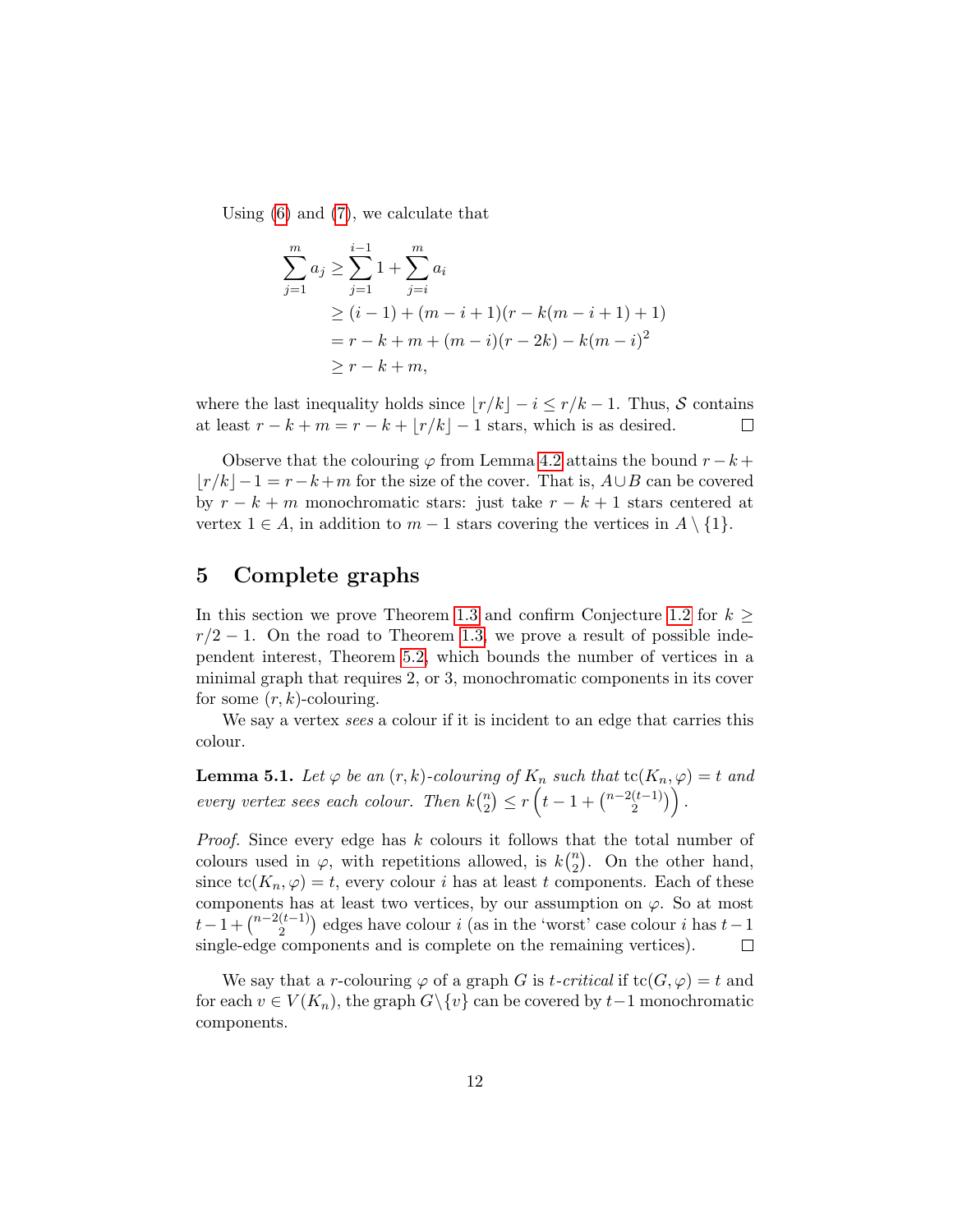<span id="page-12-0"></span>**Theorem 5.2.** Let  $\varphi$  be a t-critical  $(r, k)$ -colouring of  $K_n$ , for  $t \in \{2, 3\}$ . If  $t = 2$  then  $n \leq r$ , and if  $t = 3$  then  $n \leq r + \binom{r}{2}$  $_{2}^{r}).$ Moreover, if in  $\varphi$  every vertex sees each colour, then  $t=3$  and  $n \leq {r \choose 2}$  $\binom{r}{2}$ .

We remark that for the proof of Theorem [1.3,](#page-2-3) we only need Theorem [5.2](#page-12-0) for the special case of colourings  $\varphi$  where every vertex sees each colour, and thus  $t = 3$ . But as the proof of the whole statement does not require any extra effort, we prefer to state our result as above.

Before we prove Theorem [5.2,](#page-12-0) we need some notation. For a given  $t$ critical r-colouring  $\varphi$  of  $K_n$  we will say that the function  $f: V(K_n) \to$  $\cup_{\ell < t}\binom{[r]}{\ell}$  $\binom{r}{\ell}$  is t-critical for  $\varphi$  if f satisfies the following properties:

- (1) If  $f(v) = \{i_1, \ldots, i_\ell\}$  then it is possible to cover all vertices but v by  $t-1$  monochromatic components in colours  $i_1, \ldots, i_\ell$ .
- (2) It holds that  $|f(v)| \leq |f'(v)|$  for all functions  $f'$  satisfying (1).

Clearly, for every t-critical r-colouring  $\varphi$  of  $K_n$  there is a t-critical function. Moreover, note that for any given vertex  $v$ , the monochromatic components considered in (1) are non trivial, because otherwise, we can cover the vertices of  $K_n$  by  $t-1$  monochromatic components, one of which is given by the edge between  $v$  and the trivial component.

Proof of Theorem [5.2.](#page-12-0) The first part of Theorem [5.2](#page-12-0) follows from proving injectivity of t-critical functions, for  $t = 2, 3$ , respectively, since then n is at most the cardinality of the image of injection  $f$ . The second assertion of the theorem will follow as a by-product of our proof.

Suppose  $u \in V(K_n)$  with  $f(u) = \{i\}$ . Then, depending on whether  $t = 2$  or  $t = 3$ , there are one or two monochromatic components in colour i covering every vertex other than  $u$ . Hence, no edge incident with  $u$  can have colour i (as we need t components to cover  $K_n$ ). Also, every vertex  $v \in V(K_n)$  other than u has an incident edge that uses colour i. Thus  $f(v) \neq \{i\}$  for all  $v \neq u$ .

Notice that if every vertex sees each colour, then vertex  $u$  from the previous paragraph cannot exist. Thus, in that case, we have  $f(u) \neq \{i\}$  for all  $u \in V(K_n)$  and all  $i \in [r]$ . In particular,  $t = 3$ .

It remains to consider vertices  $u \in V(K_n)$  with  $f(u) = \{i, j\}$ , for  $i \neq j$ , and  $t = 3$ . By (1), there exists monochromatic components  $I_u, J_u$  in colours  $i, j$ , respectively, covering every vertex of  $K_n$  other than u. Assume, for the sake of contradiction, that there is a vertex  $v \neq u$  with  $f(v) = f(u) = \{i, j\},\$ and let  $I_v, J_v$  the monochromatic components on colours i, j, respectively, covering every vertex of  $K_n \setminus \{v\}$ . W.l.o.g., we may assume that  $v \in I_u$ .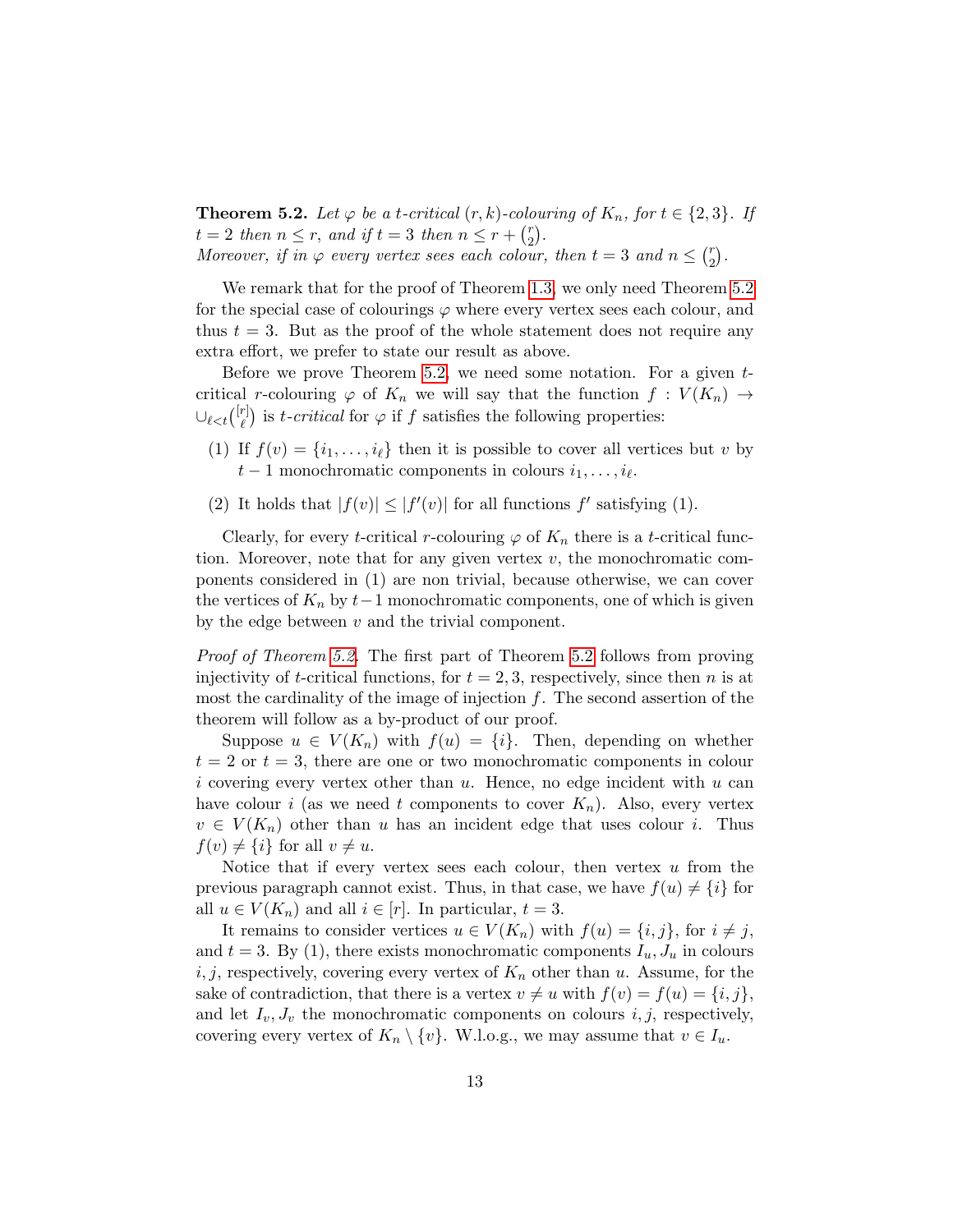Note that monochromatic components  $I_u$  and  $I_v$  are vertex-disjoint (as otherwise they would be identical, but we know that  $v \notin I_v$ ). A second observation is that there is a vertex  $w \in J_u \setminus (I_u \cup I_v)$  with  $w \neq v$ . If not,  $I_u \cup I_v$  covers  $K_n \setminus \{u\}$ , contradicting that the colouring is 3-critical.

These observations imply that  $J_u = J_v$ , because  $w \in J_u \cap J_v$ . Hence,  $J_u$  covers every vertex of  $K_n$  other than u and v. But any monochromatic component induced by the edge uv covers u and v, so  $K_n$  is coverable by two monochromatic components, a contradiction. Thus  $f(v) \neq \{i, j\}$  for all vertices  $v$  other than  $u$ .  $\Box$ 

It is worth noting that the proof of Theorem [5.2](#page-12-0) makes no use of the fact that all edges have the same number of colours. So the theorem is still valid for a generalised notion of edge-colourings, where each edge is assigned a subset of  $[r]$  of arbitrary size.

Now we are ready to prove Theorem [1.3.](#page-2-3)

*Proof of Theorem [1.3.](#page-2-3)* By Lemma [2.7,](#page-6-0) we already know that  $tc_{5,2}(K_n) \ge$  $tc_{4,2}(K_n) \geq 2$ . So we only need to show that  $tc_{5,2}(K_n) \leq 2$ .

For the sake of contradiction, assume  $K_n$  has a  $(5, 2)$ -colouring  $\varphi$  with  $tc(K_n, \varphi) = 3$ . We can assume  $\varphi$  is 3-critical. Observe that every triangle is contained in a monochromatic component, since in every triangle there are at least two edges sharing a colour.

We claim that

<span id="page-13-1"></span>
$$
each vertex sees each colour. \t(8)
$$

For this, assume that  $u \in V(K_n)$  does not see colour 5. Let  $U_1, U_2$ be monochromatic components in colours 1, 2, respectively, both of them containing u. Every edge from u to any vertex  $v \in V(K_n) \setminus (U_1 \cup U_2)$  has the colour set  $\{3, 4\}$ . Such a vertex v must exist, since  $\text{tc}(K_n, \varphi) = 3$ . Let  $U_3, U_4$  be monochromatic components in colours 3, 4, respectively, both of them containing v. Since  $tc(K_n, \varphi) = 3$ , there is a vertex w not covered by  $U_3 \cup U_4$ . Then  $\varphi(uw) = \{1,2\}$ . Hence, vw does not have any of the colours 1, 2, 3 and 4, because  $v \notin U_1 \cup U_2$  and  $w \notin U_3 \cup U_4$ . This contradicts the fact that every edge has two colours, thus proving [\(8\)](#page-13-1).

Now, on the one hand, Theorem [5.2](#page-12-0) and [\(8\)](#page-13-1) imply that  $n \leq 10$ . On the other hand, Lemma [5.1](#page-11-1) with  $r = 5$ ,  $k = 2$ ,  $t = 3$ , together with [\(8\)](#page-13-1), gives that  $n > 10$ . We thus reached the desired contradiction.  $\Box$ 

<span id="page-13-0"></span>We conclude this section confirming Conjecture [1.2](#page-1-1) for some special cases, namely, when  $k \geq r/2 - 1$ . The proof follows by combining Lem-mas [5.3](#page-13-0) and [5.4](#page-14-0) below, and observing that  $tc_{4,1}(K_n) \leq 3$  (see [\[7,](#page-20-2) [10\]](#page-21-2)).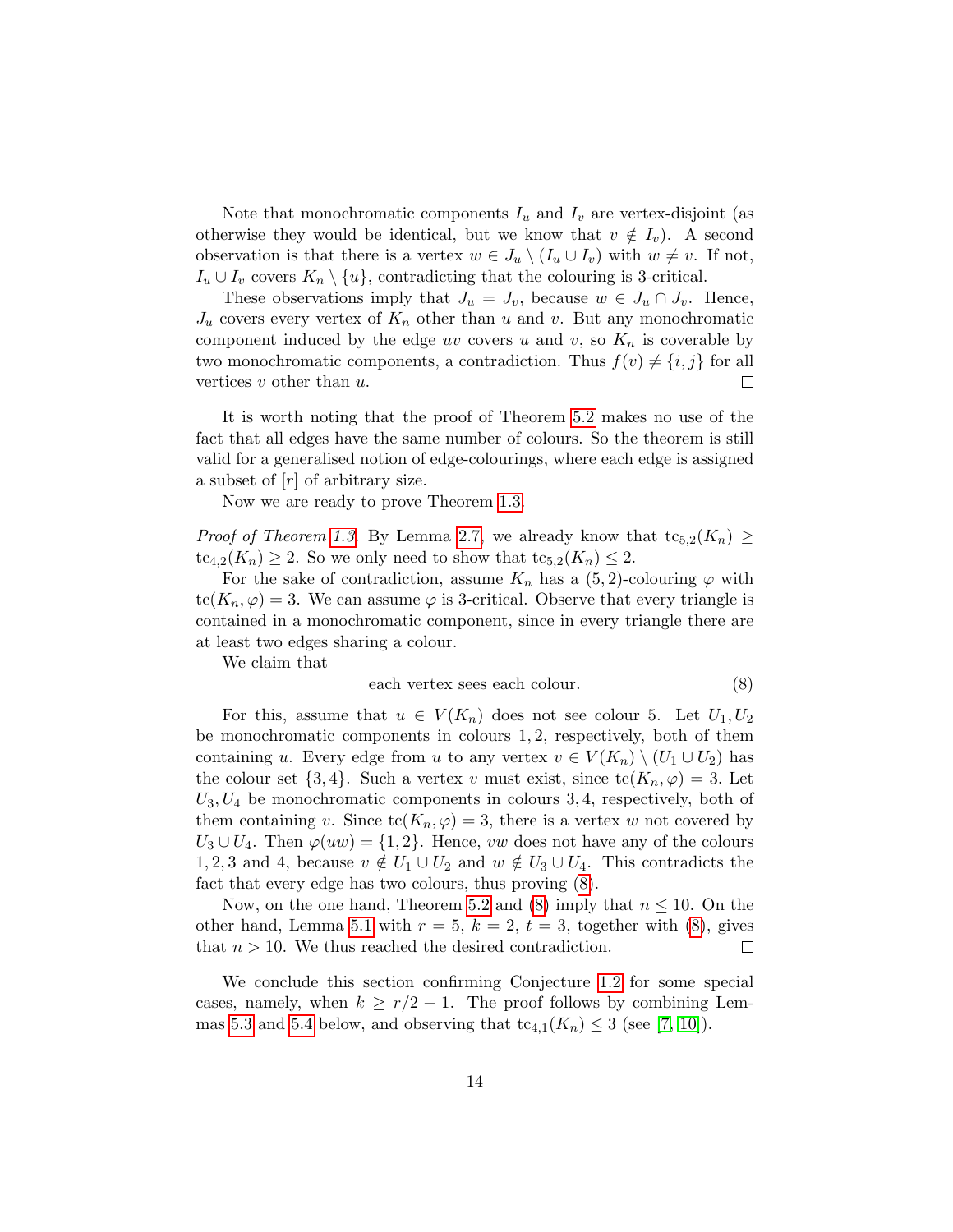**Lemma 5.3.** *If*  $k \ge (r-1)/2$  *then*  $\text{tc}_{r,k}(K_n) \le r - k$ .

*Proof.* Given an  $(r, k)$ -coloured  $K_n$ , consider the complete bipartite subgraph between any fixed monochromatic component and the rest of  $K_n$ . Since this graph inherits an  $(r-1, k)$ -colouring, and since  $r-1 \leq 2k$ , Theorem [1.5](#page-2-1) yields a cover by  $(r - 1) - k + 1 = r - k$  monochromatic components.  $\Box$ 

# <span id="page-14-0"></span>**Lemma 5.4.** If  $k = r/2 - 1$  and  $k \geq 2$ , then  $\text{tc}_{r,k}(K_n) \leq r - k$ .

Proof. Let A be the vertices covered by any fixed monochromatic component in colour  $2k + 2$ , and let  $(A, B)$  be the complete bipartite graph with partitions A and  $B = V(K_n) \setminus A$ , with its inherited  $(r-1, k)$ -colouring. We can assume  $B \neq \emptyset$ .

Fix an edge  $vw \in E(A, B)$  with  $v \in A$  and  $w \in B$ , coloured in  $\{1, \ldots, k\}$ , say. Let  $A' \subseteq A$  and  $B' \subseteq B$  be the sets of vertices not covered by the union of the k monochromatic components in colours  $1, \ldots, k$  that contain the edge *vw*. Note that the star centered at v with leaves B' inherits a  $(k + 1, k)$ colouring and thus, we can cover  $B'$  with two monochromatic stars at v. So, since  $k + 2 = r - k$ , we can assume that  $A' \neq \emptyset$ , and by symmetry, also  $B' \neq \emptyset$ .

Assume that there is a vertex  $w' \in B'$  such that

<span id="page-14-1"></span>edges 
$$
vw'
$$
 and  $ww'$  share at least a colour, (9)

say this colour is  $k + 1$ . Then, there are at least  $k + 1$  monochromatic components, in colours  $1, \ldots, k+1$ , that contain both v and w. Let  $A'' \subseteq A'$ and  $B'' \subseteq B'$  be the sets of vertices not covered by these components.

Observe that every edge between v and  $B''$ , or between w and  $A''$  has colours  $\{k+2,\ldots, 2k+1\}$ . So, if there is an edge from  $A''$  to  $B''$  using one of the colours in  $\{k+2,\ldots,2k+1\}$ , then we can cover all of  $A'' \cup B''$  with one monochromatic component. Combined with the  $k+1$  components from above, we obtain a cover with  $k + 2 = r - k$  monochromatic components. So we may assume that every edge between  $A''$  and  $B''$  avoids colours  ${k +}$  $2, \ldots, 2k+1$ . In other words, each of these edges has colours [k], and again, we can cover  $A \cup B$  with  $k + 2 = r - k$  monochromatic components.

So from now on, assume that [\(9\)](#page-14-1) does not hold. Then  $k = 2$  (and thus,  $r = 6$ ). For  $i \in \{3, 4, 5\}$  let  $B_i := \{w' \in B' : i \notin \varphi(vw')\}$ . Then ww' is coloured by  $\{i, 6\}$  if  $w' \in B_i$ . Hence, it is possible to cover  $B' =$  $B_3 \cup B_4 \cup B_5$  with one monochromatic component in colour 6. Together with the component  $A$ , and the  $k$  components from above, we obtain a cover of  $A \cup B$  with  $k + 2 = r - k$  components, as desired.  $\Box$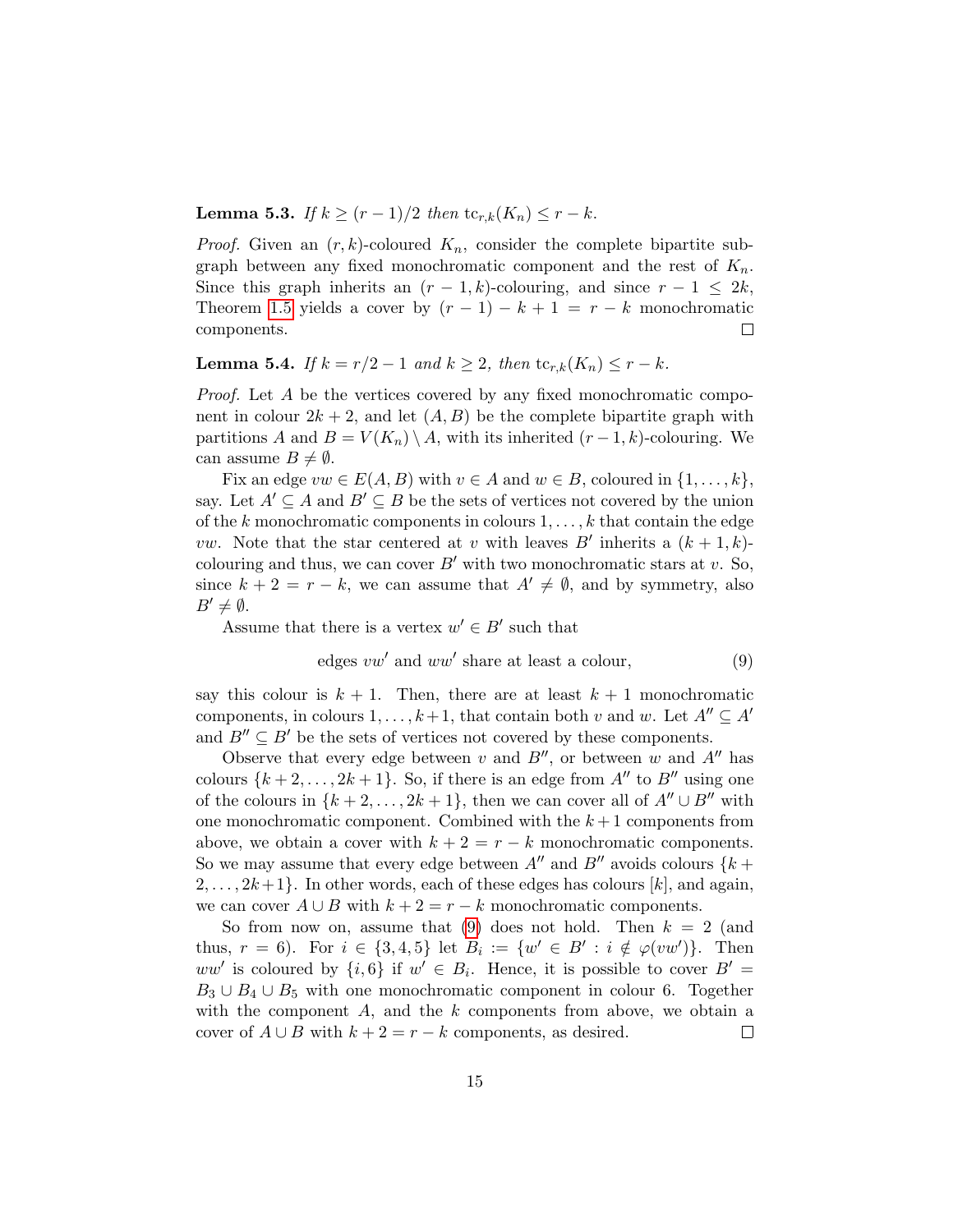# <span id="page-15-0"></span>6 Ramsey numbers for  $(r, k)$ -colourings

In this section, we discuss the set-Ramsey number  $r_{r,k}(H)$  as defined in the introduction. We can bound  $r_{r,k}(H)$  with the help of the usual r-colour Ramsey number  $r_r(H)$ . In fact, in the same way as we obtained our bounds on tc<sub>r,k</sub> in Section [2,](#page-4-0) one can prove (see also [\[20\]](#page-22-0)) that for every graph H and integers  $r > k > 0$ ,

<span id="page-15-1"></span>
$$
\mathbf{r}_{r-k+1}(H) \ge \mathbf{r}_{r,k}(H) \ge \mathbf{r}_{\lfloor \frac{r}{k} \rfloor}(H). \tag{10}
$$

Both bounds are not best possible as already the example of  $r = 3$ ,  $k = 2$ and  $H = K_3$ , or  $H = K_4$ , shows. Namely, it is not difficult to show that  $r_{3,2}(K_3) = 5$ , and the value  $r_{3,2}(K_4) = 10$  follows from results of [\[5\]](#page-20-5). Also for  $r_{4,2}(K_3)$  the bounds from [\(10\)](#page-15-1) are not sharp. Corollary [6.3](#page-16-0) near the end of the present section states that  $r_{4,2}(K_3) \geq 9$ , and as we shall see next, this bound is sharp:

<span id="page-15-2"></span>
$$
r_{4,2}(K_3) \le 9. \tag{11}
$$

Indeed, in order to see [\(11\)](#page-15-2), let a  $(4, 2)$ -colouring of  $K_9$  be given. First suppose for some vertex v there is a colour i appearing on 5 edges  $vw_1, \ldots, vw_5$ . If no triple  $vw_iw_j$  is an *i*-coloured triangle, then  $w_1, \ldots, w_5$  span a  $(3, 2)$ colouring, which has a monochromatic triangle as  $r_{3,2}(K_3) = 5$ .

So we can assume every vertex is incident with exactly 4 edges of each colour. That is, every colour spans a 4-regular graph on 9 vertices. We claim each such graph has a triangle. Indeed, fixing any edge  $uv$ , if  $uv$  lies in no triangle, then  $N(u) \cap N(v) = \emptyset$ . There is a vertex  $w \notin N(u) \cup N(v)$ , and w has neighbours  $u' \in N(u)$ ,  $v' \in N(v)$ . Since  $u', v'$  have degree 4, either we find a triangle, or we have  $N(u') - w = N(v) - v'$  and  $N(v') - w = N(u) - u'$ . As w has two more neighbours, we find a triangle. This proves  $(11)$ .

Furthermore, it is not overly difficult to calculate the values of  $r, k, t$  for which  $r_{r,k}(K_t)$  equals the most trivial bound from below, t.

<span id="page-15-3"></span>
$$
\mathbf{r}_{r,k}(K_t) = t \text{ if and only if } r > (r-k)\binom{t}{2}.\tag{12}
$$

For this, observe that each edge misses  $r - k$  colours. If  $r > (r - k)\binom{k}{2}$  $_{2}^{t}$ holds, then, even if each edge misses disjoint sets of colours, there is still some colour appearing on all edges. So there must be a monochromatic  $K_t$ . On the other hand, if  $(r-k)$  $\binom{t}{2}$  $\binom{t}{2} \leq r$  we have enough edges to have them miss disjoint sets of colours, and thus  $r_{r,k}(K_t) > t$ .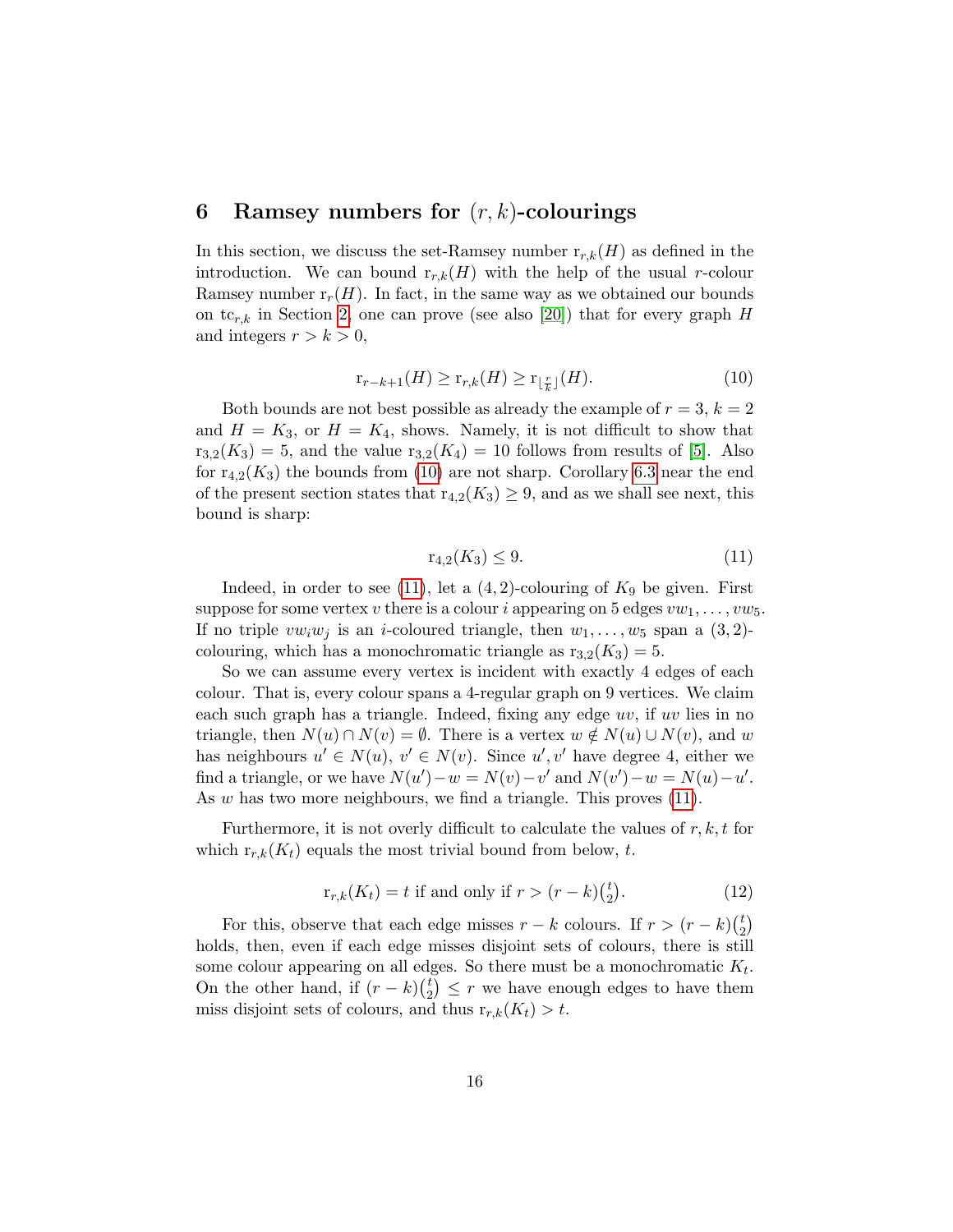Observe that in particular, for  $t = 3$ , observation [\(12\)](#page-15-3) immediately gives that

$$
r_{r,k}(K_3) = 3
$$
 if and only if  $k > 2r/3$ .

So for instance,  $r_{4,3}(K_3) = 3$ .

See Section [7.4](#page-19-1) for a summary of small set-Ramsey numbers.

Bounds for arbitrary  $r$  and  $k$  (not necessarily small) can be obtained by density arguments. More precisely, if  $\frac{k}{r}$  surpasses  $\frac{t-2}{t-1}$ , we can estimate  $r_{r,k}(K_t)$  using Turán's Theorem:

<span id="page-16-2"></span>**Proposition 6.1.** Let  $\varepsilon \in (0,1)$ , let  $t \geq 2$  and let  $r > k > 0$ . If  $\frac{t-2}{t-1} =$  $(1-\varepsilon)\frac{k}{r}$  $\frac{k}{r}$ , then  $\mathop{\rm r}_{r,k}(K_t) \leq \frac{1}{\varepsilon} + 1$ . This bound is sharp if  $k = r - 1 = t - 1$  is a prime power, in which case  $r_{r,k}(K_t) = k^2 + 1$ .

*Proof.* For the first part, consider any  $(r, k)$ -colouring of  $K_n$  without monochromatic  $K_t$ . Since every colour has at most  $\frac{t-2}{t-1} \cdot \frac{n^2}{2}$  $\frac{v^2}{2}$  edges, we know that  $k\binom{n}{2}$  ${n \choose 2} \leq r \frac{t-2}{t-1}$  $\frac{t-2}{t-1} \cdot \frac{n^2}{2}$  $\frac{n^2}{2}$  and thus,  $n \leq \frac{1}{\varepsilon}$  $\frac{1}{\varepsilon}$ .

For the second part, let  $\mathcal{P} = (P, \mathcal{L})$  be an affine plane of order r and the complete graph  $K = K_{k^2}$  with  $V(K) = P$ . Colour edge  $p_1p_2 \in E(K)$  with  $[r] \setminus \{i\}$  if the line containing  $p_1, p_2 \in P$  is in the *i*-th parallel class  $L_i$  of  $\mathcal{L}$ . Since for every  $i \in [r]$  the *i*-th parallel class  $L_i$  consists of k lines, every set of  $k + 1 = r$  points in P contains at least two points that are contained in the same line  $l \in L_i$ , which proves that the defined colouring contains no monochromatic  $K_r$ .  $\Box$ 

We conclude this section with lower bounds on the set-Ramsey number for odd cycles. The next result provides, in particular, the lower bound for [\(11\)](#page-15-2). We remark that for k fixed, and r large enough, the bounds from Theorem [6.2](#page-16-1) can be improved, based on recent results from [\[6\]](#page-20-6) (see Proposition [7.4\)](#page-19-0).

<span id="page-16-1"></span>Theorem 6.2. If  $\ell \geq 3$  is odd and  $k \geq 2$ , then  $\mathrm{r}_{r,k}(C_\ell) > \max\{2^{\frac{r-1}{k-1}},2^{\lfloor \frac{r}{k} \rfloor - 1} (\ell -$ 1)}.

Before we turn to the proof of Theorem [6.2,](#page-16-1) let us note that by using [\(11\)](#page-15-2), Theorem [6.2](#page-16-1) has the following immediate corollary.

<span id="page-16-0"></span>**Corollary 6.3.** We have  $r_{4,2}(K_3) = 9$ .

*Proof of Theorem [6.2.](#page-16-1)* To prove  $r_{r,k}(C_\ell) > 2^{\lfloor r/k \rfloor - 1} (\ell - 1)$  we use induction on  $|r/k|$ . If  $|r/k| = 1$ , the assertion is trivial, as any  $(r, k)$ -colouring of  $K_{\ell-1}$  will do. For larger values of  $|r/k|$ , it suffices to take two copies of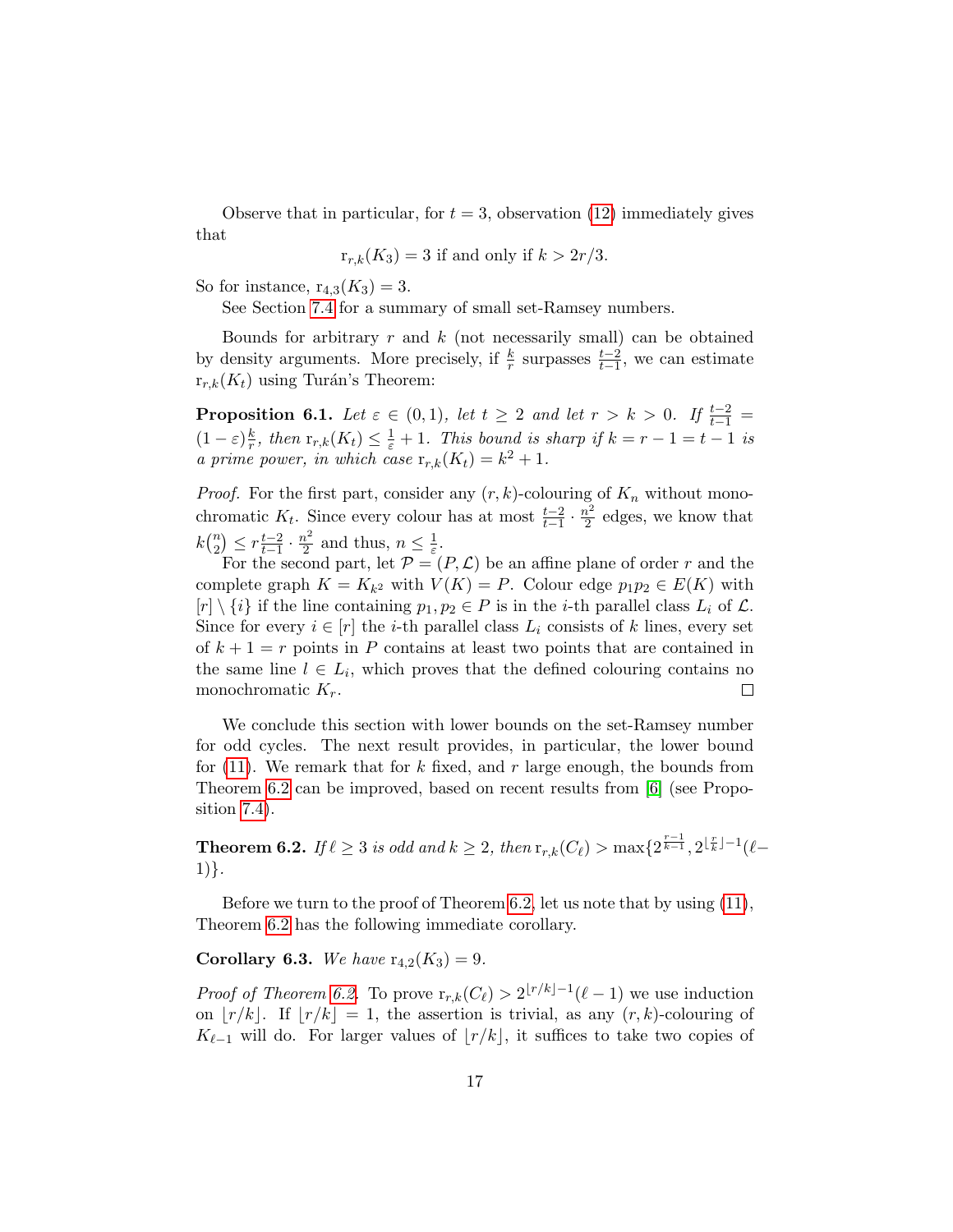any  $(r - k, k)$ -coloured  $K_{2\lfloor r/k\rfloor - 2(\ell-1)}$  without monochromatic  $C_{\ell}$  (such a colouring exists by induction), and give k previously unused colours to every edge between the two copies.

For the bound  $r_{r,k}(C_{\ell}) > n := 2^{\frac{r-1}{k-1}}$ , it suffices to find an  $(r, k)$ -colouring of  $K_n$  in which every colour induces a bipartite graph. Such a colouring can be encoded in an *n*-subset  $S_{n,r,k}$  of  $\{0,1\}^r$  where any two  $v, w \in S_{n,r,k}$  differ in at least k entries. (Just consider the complete graph on  $S_{n,r,k}$ , where we assign colour i to an edge vw if v and w differ at the ith entry. If an edge receives more than k colours, just delete some.)

A set  $S_{n,r,k}$  as above clearly exists for  $n = 2$  and  $r = k$ , and one can construct a set  $S_{2n,r+k-1,k}$  from  $S_{n,r,k}$  inductively. Do this by duplicating all members of  $S_{n,r,k}$ , adding  $k-1$  extra entries 0 to the 'original' members, and adding  $k - 1$  extra entries 1 to the 'clones' (new members). Also, we switch the rth entry of each clone: If it was a 0, we make it a 1, and if it was a 1, we make it a 0. Then the new set  $S_{2n,r+k-1,k}$  is as desired: every pair of original members and every pair of clones differ in at least k entries because of the properties of the set  $S_{n,r,k}$ ; every original member differs from its clone in the  $k-1$  extra entries and in the switched entry; and finally, every original member differs from all other clones in the  $k-1$  extra entries and in at least  $k - 1 \geq 1$  of the original entries (only  $k - 1$  as one of them might be the one we switched).  $\Box$ 

# <span id="page-17-0"></span>7 Concluding remarks

#### 7.1 Tree covers

As seen in Section [2,](#page-4-0) the best lower bound for the tree cover number of complete graphs we know is  $tc_{r,k}(K_n) \geq \lfloor \frac{r}{k} \rfloor - 1$ , for  $n \geq (r-1)^2$  (Lemma [2.6\)](#page-5-4). On the other hand Conjecture [1.2](#page-1-1) holds for large  $n$ , although, even if true for all  $n$ , the conjecture is not tight. The positive results leave us with the interval  $\left[ \begin{array}{c} \frac{r}{k} \end{array} \right]$  $\lfloor \frac{r}{k} \rfloor - 1, r - k$ , if *n* is large. We believe that for large values of k the tree cover number should be closer to the lower bound of this interval.

**Problem 7.1.** Determine  $\mathrm{tc}_{r,k}(K_n)$  for all  $r, k, n$ .

For complete bipartite graphs, for  $r < 2k$  we do not know more about the true value of  $\text{tc}_{r,k}(K_{n,m})$  than the bounds given in Theorems [1.5](#page-2-1) and [1.6.](#page-2-2)

**Problem 7.2.** Determine  $\mathrm{tc}_{r,k}(K_{n,m})$  for all  $r, k, n, m$ .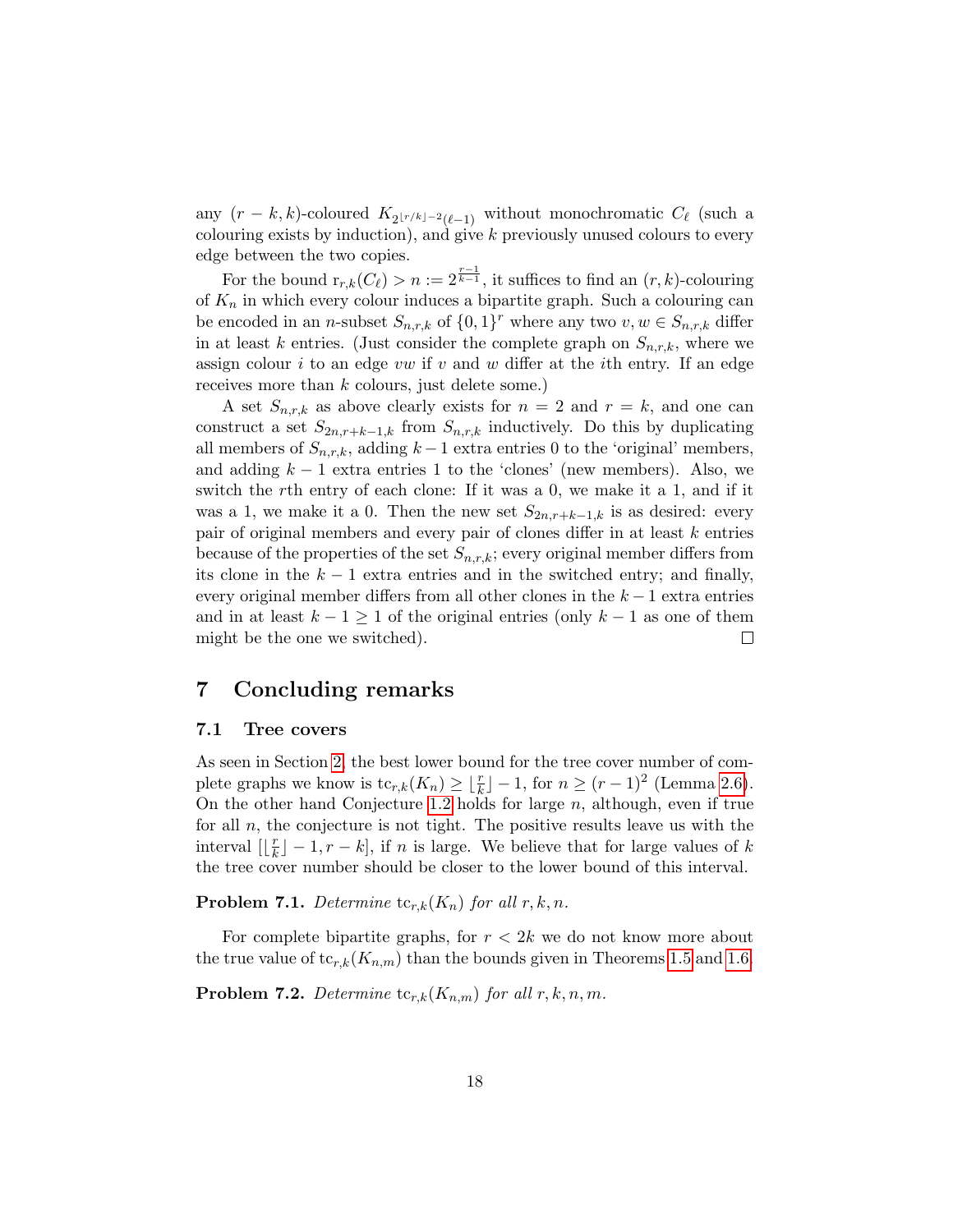## 7.2 Tree partitions

In the traditional setting for  $r$ -coloured complete graphs, Erdős, Gyárfás and Pyber [\[8\]](#page-21-1) conjectured a stronger version of Conjecture [1.1,](#page-1-0) namely, they conjectured that a *partition* into  $r - 1$  monochromatic trees should exist. A weaker version of the latter conjecture, which replaces  $r - 1$  trees with r trees, was confirmed by Haxell and Kohayakawa [\[13\]](#page-21-3), for  $n$  sufficiently large compared to r. It would be interesting to explore the tree partition problem for the more general setting of set-colourings. Note that the same easy arguments as employed here give that the minimum number of trees needed to partition any  $(r, k)$ -coloured graph lies in the interval  $\iint_R \mathbf{r} \, dt$  $\frac{r}{k}$ ] – 1,  $r - k + 1$ ], if  $n$  is large.

One could also study a version this problem for set-colourings of underlying complete multipartite graphs. For  $k = 1$ , this problem was addressed by Kaneko, Kano and Suzuki in [\[17\]](#page-21-9).

## <span id="page-18-0"></span>7.3 Path/Cycle partitions

Another recently very active area involving monochromatic substructures concerns path and cycle covers (see the survey [\[11\]](#page-21-10)). Let us state the problem here only in a version already adapted to set-colourings of  $K_n$ . The goal is to find the minimum number  $pp(r, k)$  such that in every  $(r, k)$ -colouring of  $K_n$  there are  $pp(r, k)$  disjoint monochromatic paths which together cover all the vertices. The number  $pp(r, k)$  is often called the *path partition num*ber. We can ask the same question replacing paths with cycles, the respective minimum  $cp(r, k)$  is then called the cycle partition number. Clearly,  $pp(r, k) \leq cp(r, k)$ , and  $pp(r, r) = cp(r, r) = 1$ .

For  $k = 1$ , the following values are known:  $pp(2, 1) = 2 = cp(2, 1)$ ,  $pp(3, 1) = 3 < pp(3, 1)$ ,  $pp(4, 1) \leq 8$  and it has been conjectured that  $pp(r, 1) = r$ , while  $cp(r, 1) \geq r + 1$ , and it is known that  $cp(r, 1)$  is bounded from above by a function in  $r$  (see [\[11\]](#page-21-10)).

Now, the same trick as used for Lemma [2.1](#page-4-1) (deleting  $k-1$  colours from all edges) gives that

<span id="page-18-1"></span>
$$
pp(r, k) \leq pp(r - k + 1, 1)
$$
 and  $cp(r, k) \leq cp(r - k + 1, 1).$  (13)

In particular, these numbers are bounded by functions in r. For  $(r, r-1)$ colourings, we obtain from [\(13\)](#page-18-1) that

$$
pp(r, r-1) \leq cp(r, r-1) \leq cp(2, 1) = 2.
$$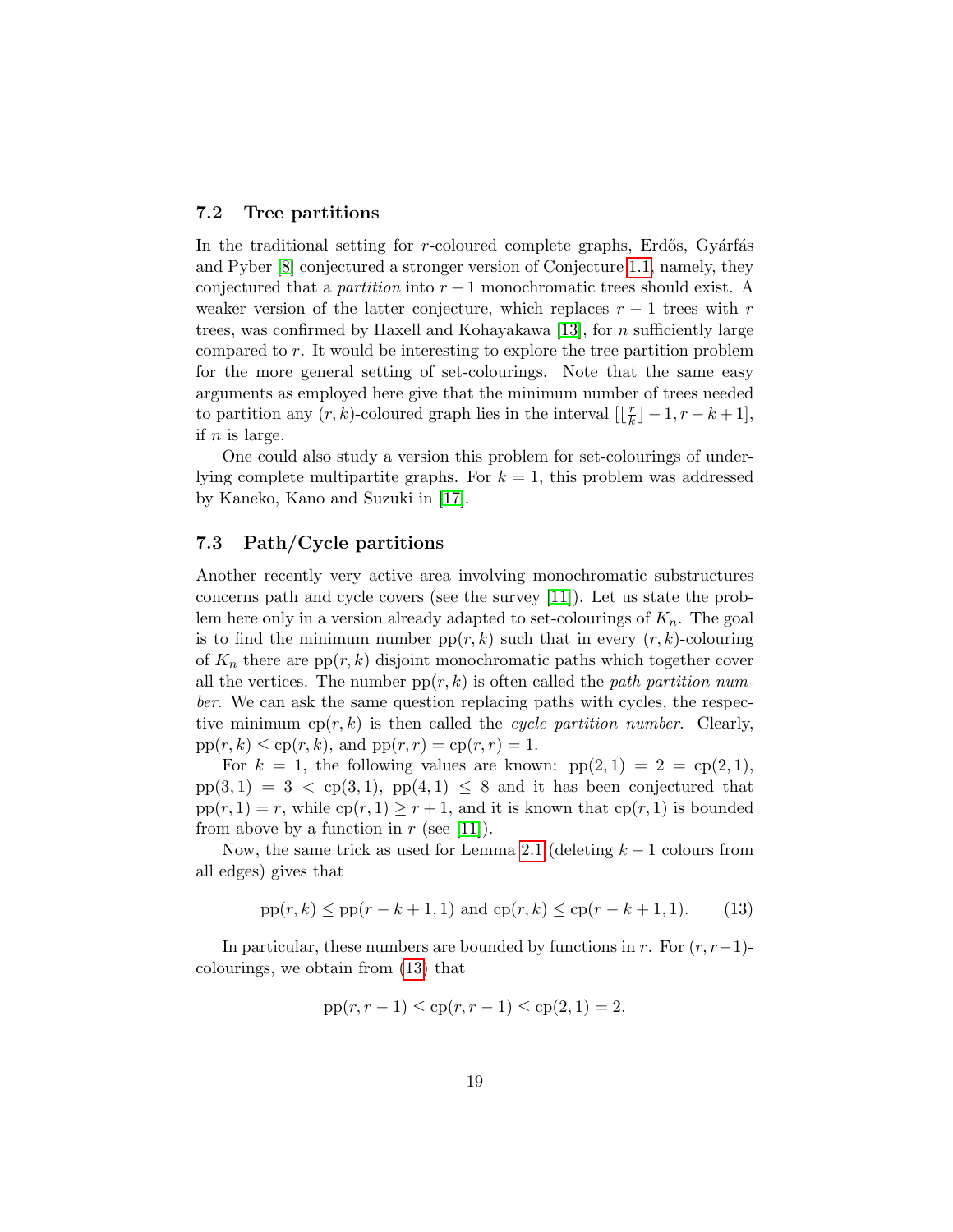Hence,  $pp(r, r - 1)$ ,  $cp(r, r - 1) \in \{1, 2\}$ . At first glance, one might think that at least for  $pp(3, 2)$ , the answer might be one, and not two, but the following proposition shows that the correct answer is always two.

**Proposition 7.3.** For  $r \geq 2$ , we have that  $cp(r, r - 1) = pp(r, r - 1) = 2$ .

*Proof.* By [\(13\)](#page-18-1), we only have to show that  $pp(r, r-1) \geq 2$ . For this, consider the following construction.

Let  $V_1, \ldots, V_r$  be pairwise disjoint sets such that  $|V_i| > \sum_{j < i} |V_j| + 1$ , for  $i \in \{2, 3, \ldots, r\}$ . We define an  $(r, r-1)$ -colouring  $\varphi$  of  $K_n$  on the vertex set  $\cup_{i\in[r]}V_i$  as follows:  $\varphi(uv) = [r] \setminus \{i\}$  if  $u \in V_i, v \in V_j$  and  $i < j$ ; or if  $u, v \in V_i$ . Notice that the only edges with colour i and at least one endpoint in  $V_i$  are those having their other endpoint in some set  $V_j$ , with  $j < i$ . So, since  $|\bigcup_{j, no path of colour *i* can cover all of  $V_i$ .$  $\Box$ 

## <span id="page-19-1"></span>7.4 Set-Ramsey numbers for complete graphs

In the set-Ramsey numbers setting, let us give a short summary of what is know for  $K_3$ . For  $r = 2$ , there is nothing interesting to say, since obviously  $r_{2,2}(K_3) = r_{2,1}(K_3) = 3$ . For  $r = 3$  it is clear that  $r_{3,3}(K_3) = 3$ , it is easy to see that  $r_{3,2}(K_3) = 5$ , and it is well-known that  $r_{3,1}(K_3) = 6$ . For  $r = 4$ , we have  $r_{4,4}(K_3) = r_{4,3}(K_3) = 3$  and  $r_{4,2}(K_3) = 9$ , as shown in Section [6,](#page-15-0) and  $r_{4,1}(K_3)$  is the usual 4-coloured Ramsey number for triangles, which is not known.

Therefore, the smallest unknown set-Ramsey number for  $K_3$ , in terms of r and k, is  $r_{5,2}(K_3)$ . We also do not know  $r_{5,3}(K_3)$ , while  $r_{5,4}(K_3) = 3$ by [\(12\)](#page-15-3). Considering  $K_4$ , as  $r_{3,2}(K_4) = 10$  by results of [\[5\]](#page-20-5), the smallest unknown values correspond to  $r_{4,2}(K_4)$  and  $r_{4,3}(K_4)$ .

#### 7.5 Set-Ramsey numbers for cycles

The Bondy-Erdős conjecture states that  $r_r(C_\ell) = 2^{r-1}(\ell-1) + 1$  for every odd  $\ell \geq 3$ . Recently, Jenssen and Skokan [\[16\]](#page-21-11) proved that the Bondy-Erdős conjecture holds for fixed  $r$  and sufficiently large odd  $n$ . However, Day and Johnson [\[6\]](#page-20-6) disprove the Bondy-Erdős conjecture by showing that for every odd  $\ell \geq 3$  there exist  $\varepsilon > 0$  and sufficiently large r such that  $r_r(C_\ell) > (2+\varepsilon)^{r-1}(\ell-1)$ . We can imitate their construction to see that, analogously:

<span id="page-19-0"></span>**Proposition 7.4.** For all  $k \geq 2$  and odd  $\ell$  there are  $\varepsilon = \varepsilon(\ell) > 0$  and  $f =$  $f(\ell) > 1$  such that for sufficiently large r we have  $r_{r,k}(C_{\ell}) > (2+\varepsilon)^{r-f}(\ell-1)$ .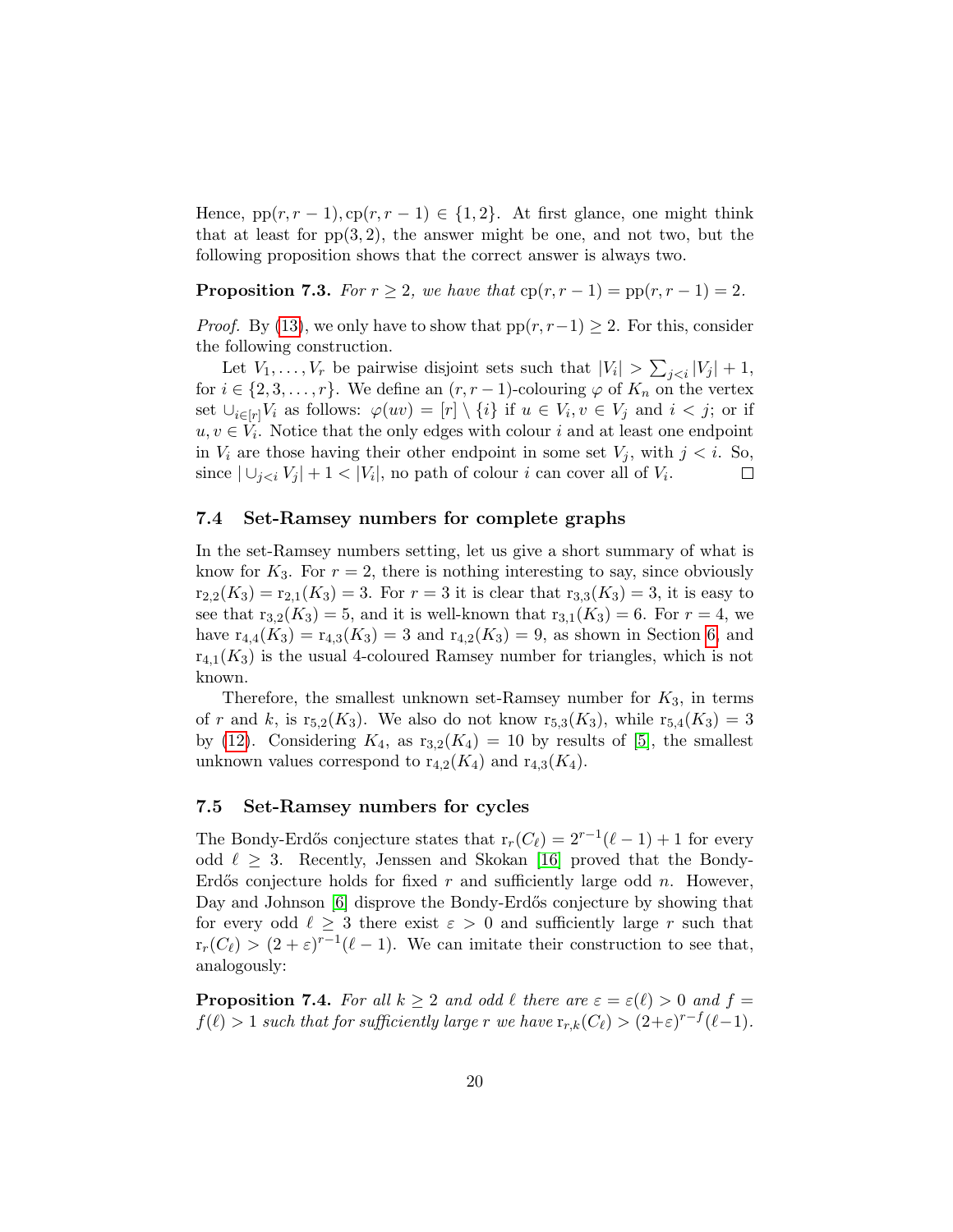We include a sketch of the proof of Proposition [7.4](#page-19-0) for readers who are familiar with the construction of Day and Johnson in [\[6\]](#page-20-6).

Sketch of a proof for Proposition [7.4.](#page-19-0) Let  $k \geq 2$  be fixed. As in [\[6\]](#page-20-6) one can show the existence of  $(r, k)$ -colourings of  $K_{2r+1}$  with arbitrarily long odd girth. Let  $f'$  be the smallest integer such that there is an  $(f', k)$ -colouring  $\varphi_1$  of  $K_{2^{f'}+1}$  with odd girth strictly greater than  $\ell$ . Let  $\varphi_2$  be the  $(c +$ 1, k)-colouring of the complete graph on  $2^{\lfloor c/k \rfloor}(\ell-1)$  vertices avoiding a monochromatic  $C_{\ell}$ , as given by Theorem [6.2.](#page-16-1) If  $r = mf' + c$ , with  $f' > c \ge 0$ , then, following the construction in [\[6\]](#page-20-6), one can define an  $(r, k)$ -colouring of the complete graph on  $(2^{f'} + 1)^m \cdot 2^{\lfloor c/k \rfloor} (\ell - 1) > (2 + \varepsilon)^{r-f}$  vertices.  $\Box$ 

# Acknowledgments

We would like to thank two anonymous referees for their careful reading and helpful suggestions.

# References

- <span id="page-20-4"></span>[1] ALON, N., ERDŐS, P., GUNDERSON, D. S., AND MOLLOY, M. A Ramsey-type problem and the Turán numbers. Journal of Graph Theory  $40, 2$  (2002), 120–129.
- <span id="page-20-0"></span>[2] BALISTER, P. N., GYŐRI, E., AND SCHELP, R. H. Coloring vertices and edges of a graph by nonempty subsets of a set. European Journal of Combinatorics 32, 4 (2011), 533–537.
- <span id="page-20-1"></span>[3] BOLLOBÁS, B., AND THOMASON, A. Set colourings of graphs. Discrete Mathematics 25, 1 (1979), 21–26.
- <span id="page-20-3"></span>[4] CHEN, G., FUJITA, S., GYÁRFÁS, A., LEHEL, J., AND TÓTH, A. Around a biclique cover conjecture. arXiv preprint arXiv:1212.6861 (2012).
- <span id="page-20-5"></span>[5] Chung, K., and Liu, C. L. A generalization of Ramsey theory for graphs. Discrete Mathematics 21, 2 (1978), 117–127.
- <span id="page-20-6"></span>[6] Day, A. N., and Johnson, J. R. Multicolour Ramsey numbers of odd cycles. arXiv preprint arXiv:1602.07607 (2016).
- <span id="page-20-2"></span>[7] DUCHET, P. Représentations, noyaux en théorie des graphes et hypergraphes. PhD thesis, Thése, Paris, 1979.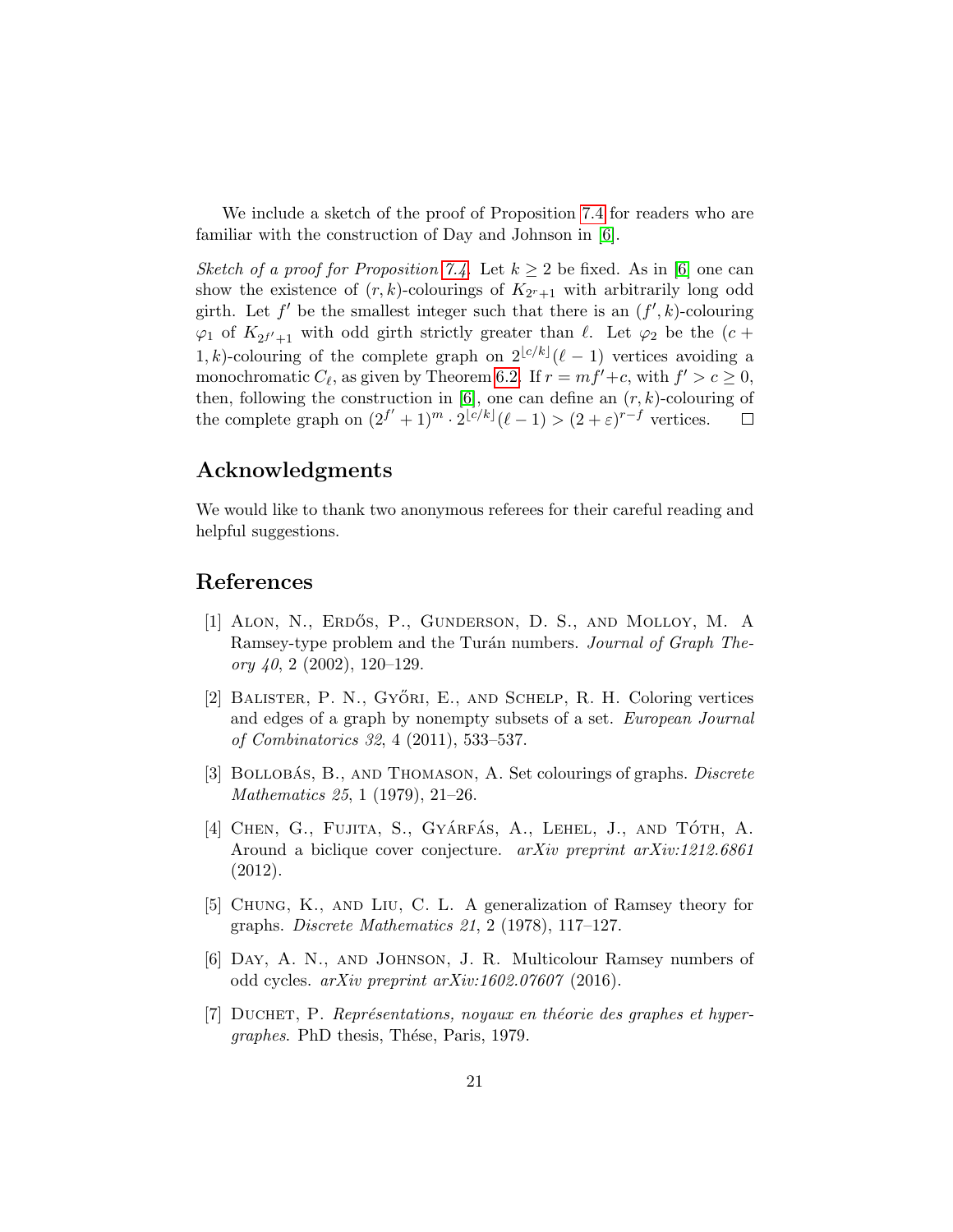- <span id="page-21-1"></span>[8] ERDŐS, P., GYÁRFÁS, A., AND PYBER, L. Vertex coverings by monochromatic cycles and trees. Journal of Combinatorial Theory, Series B 51, 1 (1991), 90–95.
- <span id="page-21-6"></span>[9] ERDOS, P., HAJNAL, A., AND RADO, R. Partition relations for cardinal numbers. Acta Mathematica Hungarica 16, 1-2 (1965), 93–196.
- <span id="page-21-2"></span>[10] GYÁRFÁS, A. Partition coverings and blocking sets in hypergraphs. Communications of the Computer and Automation Institute of the Hungarian Academy of Sciences 71 (1977), 62.
- <span id="page-21-10"></span>[11] GYÁRFÁS, A. Vertex covers by monochromatic pieces – a survey of results and problems. Discrete Mathematics 339 (2016), 1970–1977.
- <span id="page-21-7"></span>[12] HARBORTH, H., AND MÖLLER, M. Weakened Ramsey numbers.  $Dis$ crete Applied Mathematics 95, 1-3 (1999), 279–284.
- <span id="page-21-3"></span>[13] Haxell, P. E., and Kohayakawa, Y. Partitioning by monochromatic trees. Journal of Combinatorial Theory, Series B 68, 2 (1996), 218–222.
- <span id="page-21-0"></span>[14] HEGDE, S. Set colorings of graphs. *European Journal of Combinatorics* 30, 4 (2009), 986–995.
- <span id="page-21-8"></span>[15] Henderson, J. R. Permutation decompositions of (0, 1)-matrices and decomposition transversals. PhD thesis, California Institute of Technology, 1970.
- <span id="page-21-11"></span>[16] Jenssen, M., and Skokan, J. Exact Ramsey numbers of odd cycles via nonlinear optimisation. arXiv preprint arXiv:1608.05705 (2016).
- <span id="page-21-9"></span>[17] Kaneko, A., Kano, M., and Suzuki, K. Partitioning complete multipartite graphs by monochromatic trees. Journal of Graph Theory 48, 2 (2005), 133–141.
- <span id="page-21-4"></span>[18] KIRÁLY, Z. Monochromatic components in edge-colored complete uniform hypergraphs. Electronic Notes in Discrete Mathematics 38 (2011), 517–521.
- <span id="page-21-5"></span>[19] KIRÁLY, Z., AND TÓTHMÉRÉSZ, L. On Ryser's conjecture:  $t$ intersecting and degree-bounded hypergraphs, covering by heterogeneous sets. arXiv preprint arXiv:1705.10024 (2017).